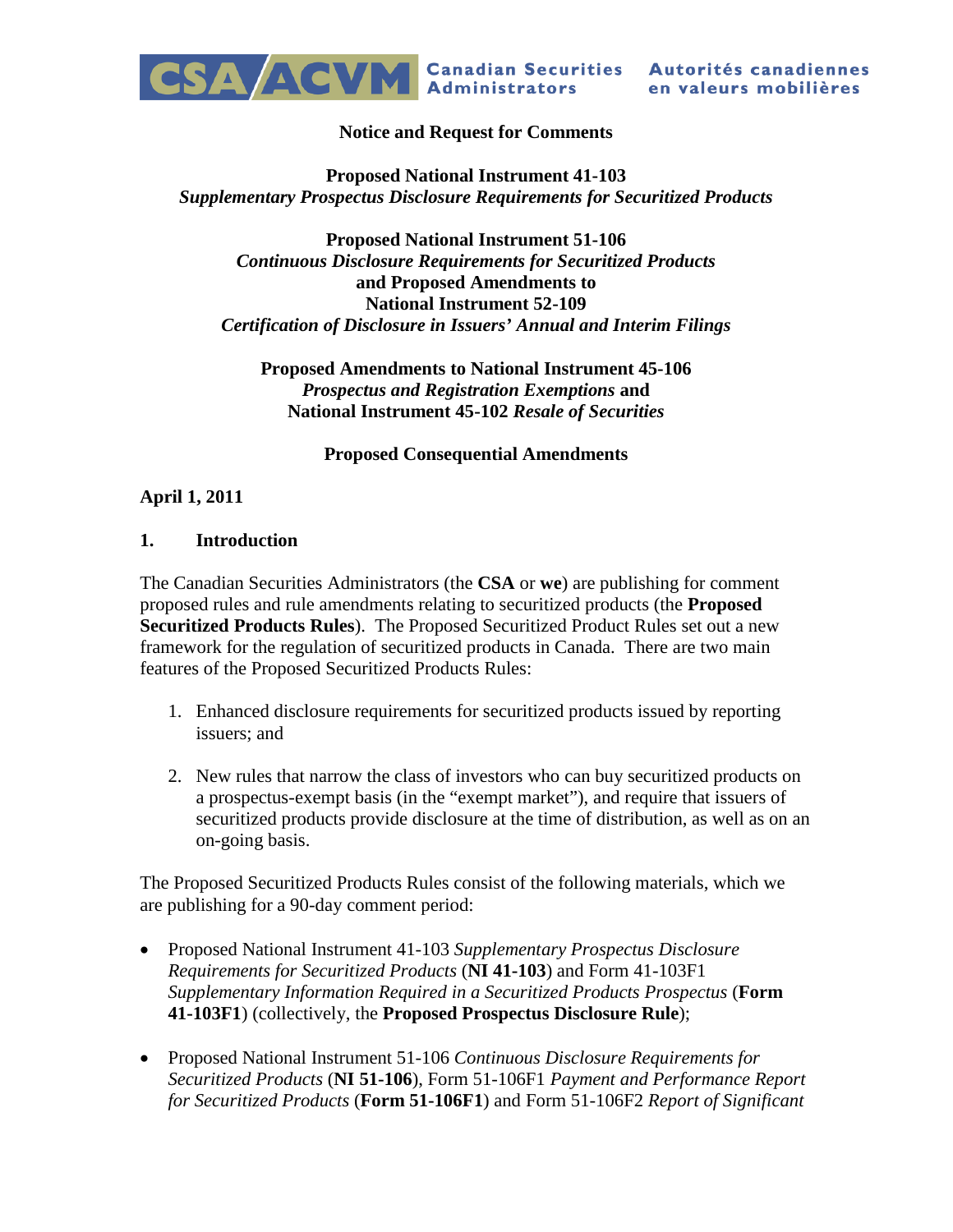*Events Relating to Securitized Products* (**Form 51-106F2**) (collectively, the **Proposed CD Rule**);

- Proposed amendments to National Instrument 52-109 *Certification of Disclosure in Issuers' Annual and Interim Filings* (**NI 52-109**), including
	- o proposed Form 52-109FS1 *Certification of Annual Filings Securitized Product Issuer*;
	- o proposed Form 52-109FS1R *Certification of Refiled Annual Filings Securitized Product Issuer*;
	- o proposed Form 52-109FS1 *AIF Certification of Annual Filings in Connection with Voluntarily Filed AIF – Securitized Product Issuer*;
	- o proposed Form 52-109FS2 *Certification of Interim Filings Securitized Product Issuer*;
	- o proposed Form 52-109FS2R *Certification of Refiled Interim Filings Securitized Product Issuer*;

(collectively, the **Proposed Certification Amendments**);

- Proposed amendments to
	- o National Instrument 45-106 *Prospectus and Registration Exemptions* (**NI 45- 106**), including
		- proposed Form 45-106F7 *Information Memorandum for Short-Term Securitized Products*; and
		- proposed Form 45-106F8 *Periodic Disclosure Report for Short-Term Securitized Products Distributed under an Exemption from the Prospectus Requirement*; and
	- o National Instrument 45-102 *Resale of Securities*;

(collectively, the **Proposed Exempt Distribution Rules**); and

- Proposed consequential amendments to
	- o National Instrument 41-101 *General Prospectus Requirements* (**NI 41-101**);
	- o National Instrument 44-101 *Short Form Prospectus Distributions* (**NI 44-101**);
	- o National Instrument 51-102 *Continuous Disclosure Obligations* (**NI 51-102**)

(collectively, the **Proposed Consequential Amendments**).

We are not, at this time, publishing any companion policy guidance. We will consider the comments we receive and will draft proposed guidance at that time.

The text of the Proposed Securitized Products Rules is contained in the following Schedules A to D. Certain jurisdictions may include additional information in Annex I.

| Schedule A: | Proposed Prospectus Disclosure Rule                    |
|-------------|--------------------------------------------------------|
| Schedule B: | Proposed CD Rule and Proposed Certification Amendments |
| Schedule C: | <b>Proposed Exempt Distribution Rules</b>              |
| Schedule D: | <b>Proposed Consequential Amendments</b>               |
| Annex I     | Local Information                                      |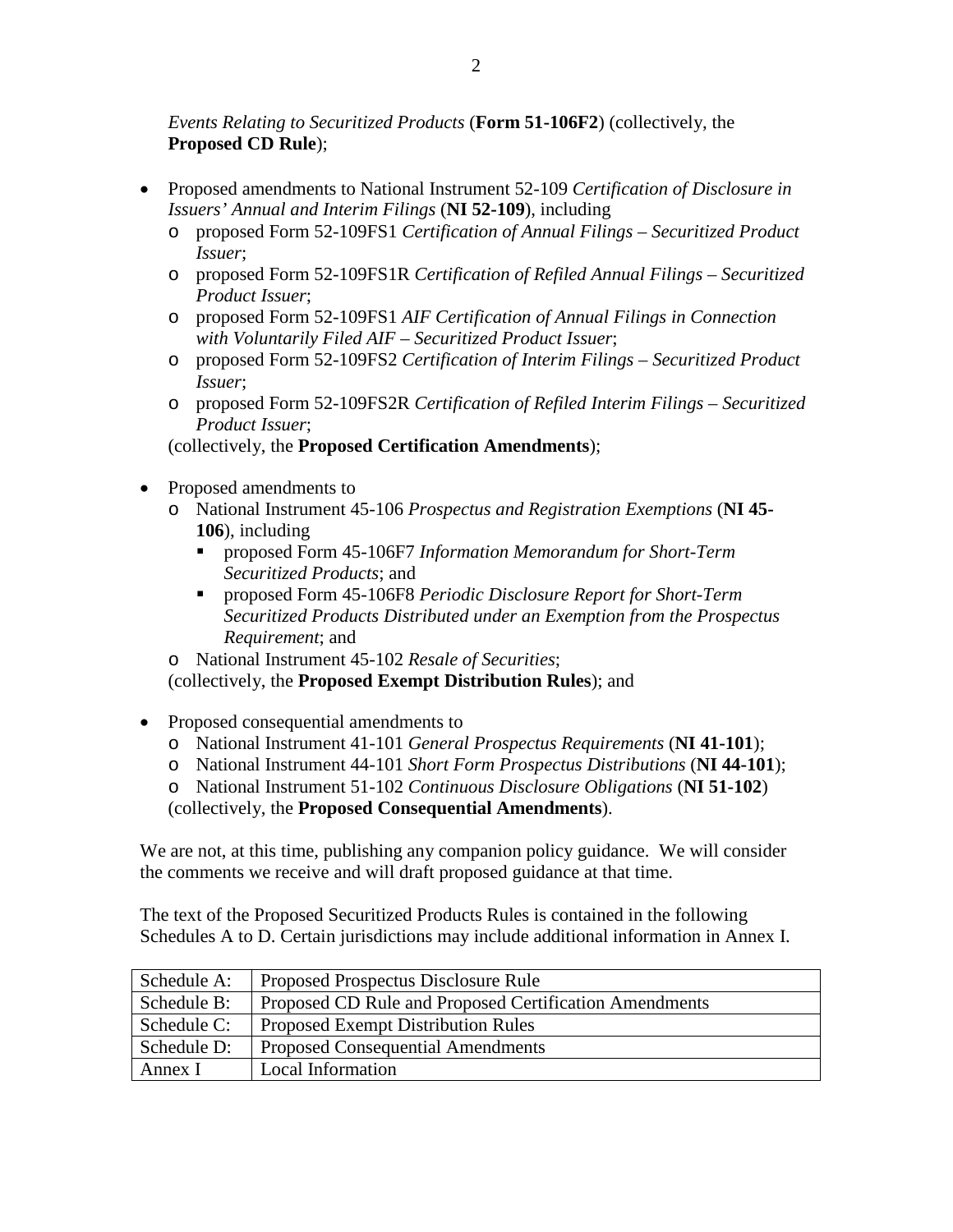The above documents will also be available on websites of CSA jurisdictions, including:

www.lautorite.qc.ca www.albertasecurities.com www.bcsc.bc.ca www.gov.ns.ca/nssc www.nbsc-cvmnb.ca www.osc.gov.on.ca www.sfsc.gov.sk.ca www.msc.gov.mb.ca

#### **For more information on the comment process, see below under "How To Provide Your Comments".**

## **2. Background – The benefits and risks of securitization**

## **(a) What is securitization and why is it important?**

Securitization refers to the process by which a special purpose vehicle (**SPV**) is used to create securities (which we refer to as securitized products) that entitle holders to payments that are supported by the cash flows from a pool of financial assets held by the SPV. In Canada, common types of financial assets include credit card receivables, automobile leases and residential mortgages. Less frequently, the assets may themselves be securitized products, such as residential mortgage-backed securities (in this case, the process is often referred to as a resecuritization) or may be "synthetic assets" created through the use of derivatives.

Securitization can have a positive impact on the supply of credit, and thus provide important economic benefits. As noted in a recent article,

Securitization represents an important source of credit to the economy. By converting non-tradable financial assets into tradable instruments, securitization has the potential to expand the supply of credit beyond what would be available solely through banks and other financial intermediaries.<sup>[1](#page-2-0)</sup>

However, as the recent global financial crisis demonstrated, if not properly regulated, the securitization markets can be a source of systemic risk. The collapse of sub-prime securitizations in the United States had major spillover effects into other markets and into the wider U.S. and global economy, and was a major contributing factor to the financial crisis.

Securitized products share certain basic features that distinguish them from standard debt securities, including:

<span id="page-2-0"></span><sup>&</sup>lt;sup>1</sup> Scott Hendry, Stéphane Lavoie, and Carolyn Wilkins. 2010. "Securitized Products, Disclosure, and the Reduction of Systemic Risk." Bank of Canada *Financial System Review* (June): 47-55.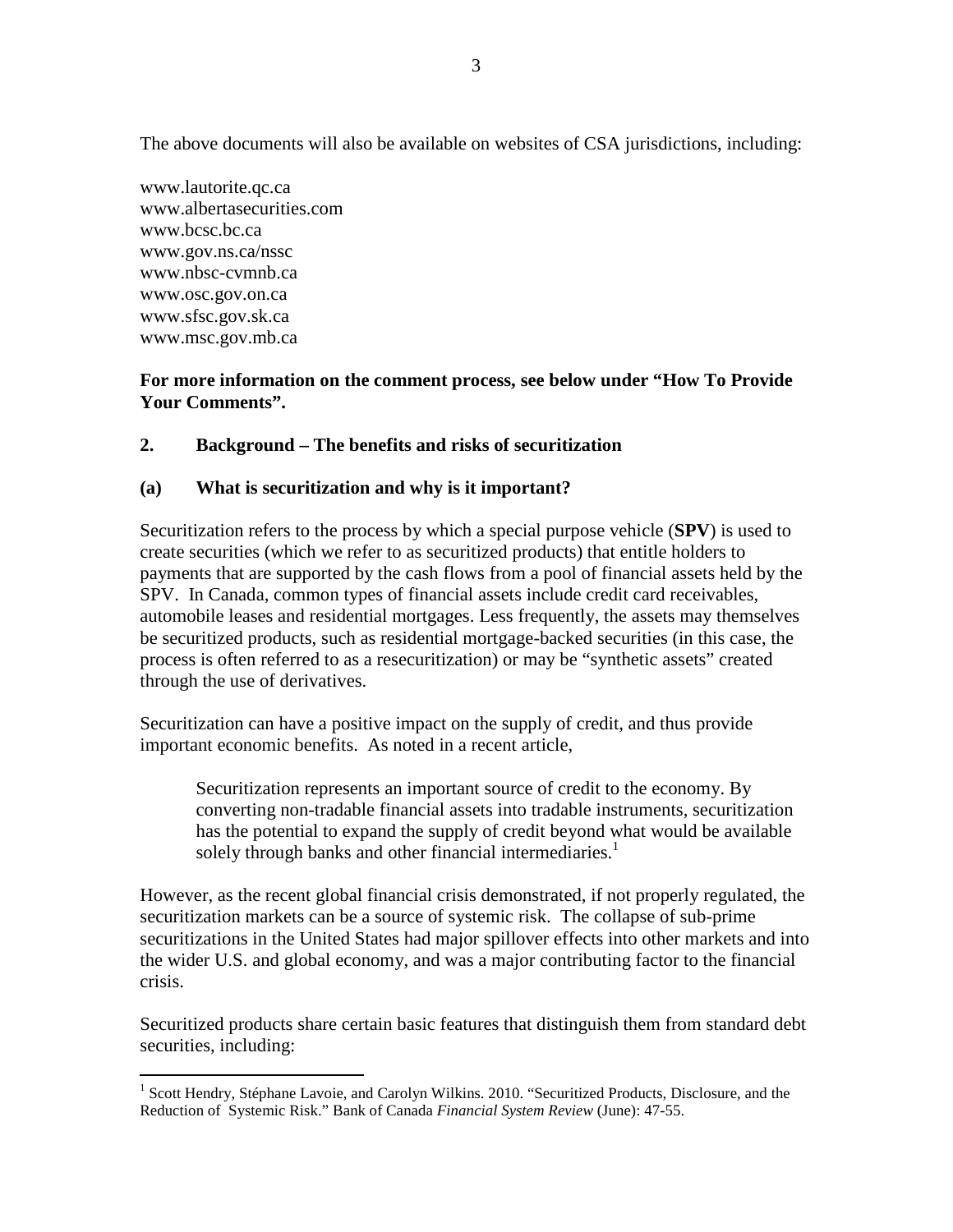- *Originate-to-distribute model* Under this model, a loan originator (such as a bank) packages the loans into pools and sells them into special purpose offbalance sheet vehicles, thus no longer bearing the contractual risk of default. This model, which is fundamental to securitized products, is particularly prone to conflicts of interest, because the various parties in the securitization chain have different incentives. For example, originators are incentivized to maximize loan creation rather than to carefully screen borrowers, and arrangers are incentivized to maximize short-term underwriting and structuring revenue rather than mitigate product risk.
- *Alteration of credit risk through structured finance techniques* Another feature of securitized products is use of structured finance techniques (such as pooling and tranching) to alter the credit risk associated with underlying assets. The risks associated with some of these techniques can be difficult to assess, even by highly sophisticated investors. For example, not all investors may have appreciated how sensitive the expected performance of securitized products could be to changes in the assumptions used to model credit risk, specifically (i) default probability and recovery value; (ii) correlation of defaults between tranches; and (iii) declines in aggregate economic conditions.

#### **(b) International proposals on the regulation of securitization**

International bodies and other jurisdictions have put forward a number of proposals on how to improve regulation of securitization. These include:

- the International Organization of Securities Commissions' (**IOSCO**) "Disclosure Principles for Public Offerings and Listings of Asset-Backed Securities" (the **IOSCO ABS Disclosure Principles**);
- the IOSCO's Technical Committee's Task Force's "Unregulated Financial" Markets and Products – Final Report"; and
- the United States Securities and Exchange Commission's (**SEC**) April 2010 notice of proposed rule-making relating to ABS and other structured finance products (the **SEC April 2010 Proposals**).

Furthermore, in July 2010, the *Dodd-Frank Wall Street Reform and Consumer Protection Act* was enacted in the U.S. (the **Dodd-Frank Act**), which included a number of provisions dealing with securitization. The SEC also has made rules implementing certain provisions of the Dodd-Frank Act relating to enhanced disclosure regarding representations and warranties, and issuer review of assets underlying securitized product assets, as well as published proposed rules regarding risk retention (together with the SEC April 2010 Proposals and the Dodd-Frank Act collectively, the **U.S. Securitization Initiatives**).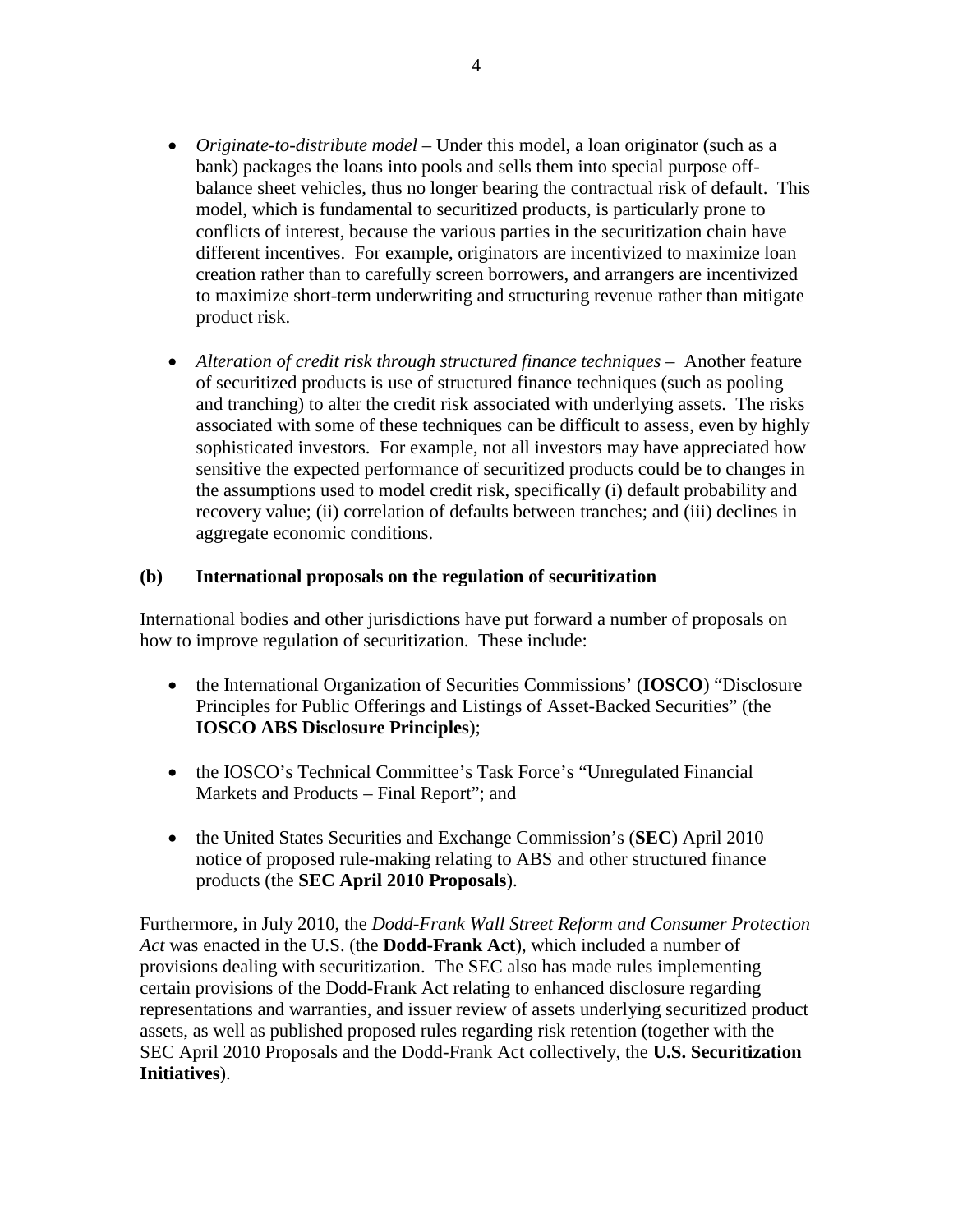## **(c) CSA Initiatives Relating to the Financial Crisis**

The Canadian economy has not been immune to the effects of the global financial crisis. Canada experienced significant turmoil in the market for asset-backed commercial paper (**ABCP**), specifically the freezing of \$32 billion of non-bank or third-party sponsored ABCP in August 2007. In the October 2008 CSA Consultation Paper 11-405 *Securities Regulatory Proposals Stemming from the 2007-08 Credit Market Turmoil and its Effect on the ABCP Market in Canada* (the **October 2008 ABCP Concept Proposal**), the CSA explored, among other things, securities regulatory proposals in connection with the sale of ABCP. Since that time, the CSA's focus has broadened to encompass all securitized products and their distribution both publicly under a prospectus and in the exempt market under exemptions from the prospectus requirements.

In the last year, as part of the CSA's work relating to the financial crisis, the CSA has also published for comment:

- proposed National Instrument 25-101 *Designated Rating Organizations* with respect to oversight of credit rating organizations (**NI 25-101**); and
- Consultation Paper 91-401 *Over-the-Counter Derivatives Regulation in Canada* setting out high-level proposals for regulating derivatives trading in Canada.

#### **3. Substance and purpose of the Proposed Securitized Products Rules**

The Proposed Securitized Products Rules set out a new framework for the regulation of securitized products in Canada. There are two main features of the Proposed Securitized Products Rules:

- 1. Enhanced disclosure requirements for securitized products issued by reporting issuers; and
- 2. New rules that narrow the class of investors who can buy securitized products on a prospectus-exempt basis in the exempt market, and require that issuers of securitized products provide disclosure at the time of distribution, as well as on an on-going basis.

The Proposed Exempt Distribution Rules in particular are a significant departure from the current exempt market regulatory regime.

We have been guided by three general principles in developing the proposed rules:

1. The rules should seek to achieve the following objectives, in a manner that fosters market efficiency: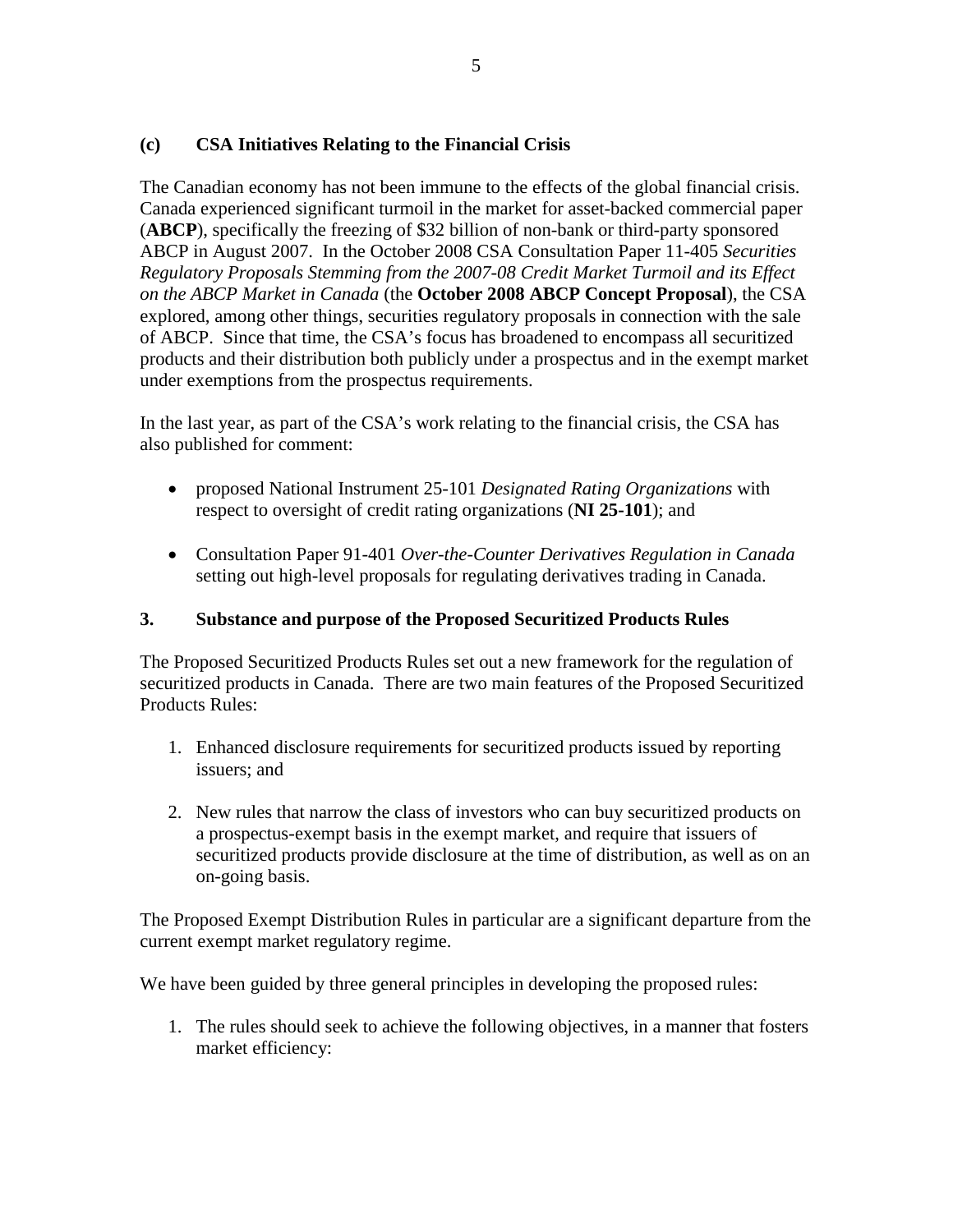- Investors who buy securitized products should have the information to understand the features and risks of the products and whether such securities are appropriate for their investment objectives; and
- Investors should have access to information when they need it to value the products at the time of investment and on an ongoing basis.
- 2. The rules should facilitate transparency in the securitization market so that it can continue to function even in times of financial stress. This will reduce the risk that problems in the securitization market will spill over to other markets and the wider economy, thus contributing to systemic risk. Systemic risk is an area where regulation is particularly important, as private arrangements among market participants may not adequately address the issue.
- 3. The rules should take into account the particular features of the Canadian securitization markets. In particular, rules should be proportionate to the risks associated with particular types of securitized products available in Canada, and should not unduly restrict investor access to securitized products. Canada experienced significant turmoil in the ABCP market in August 2007. However, for a number of reasons, the Canadian securitization market did not experience a sub-prime mortgage securitization bubble.

In general, we currently are not proposing to introduce, but instead to seek comment on, certain requirements that are features of the U.S. Securitization Initiatives. We have done so where we think that further feedback and analysis is required to determine (a) whether the proposed requirement will achieve its intended aims and if so, how to appropriately design the requirement; or (b) whether it is appropriate for the Canadian context. In particular, we are seeking comment on the following types of requirements:

- requirements that securitizations be structured in a particular manner, such as requiring that sponsors or other transaction parties retain a minimum tranche or tranches of the securitization (a "skin-in-the-game requirement");
- requirements for due diligence, such as requiring the issuer to review the pool assets;
- requiring or restricting the involvement of particular parties in a securitization, such as imposing independence requirements or restrictions on conflicts of interest; and
- requirements for new disclosure that we think would be a major departure from what is already being provided pursuant to transaction agreements, such as assetor loan-level disclosure, provision of a computer waterfall payment program, and requiring sponsors or originators to file reports on fulfilled and unfulfilled repurchase requests across all securitizations.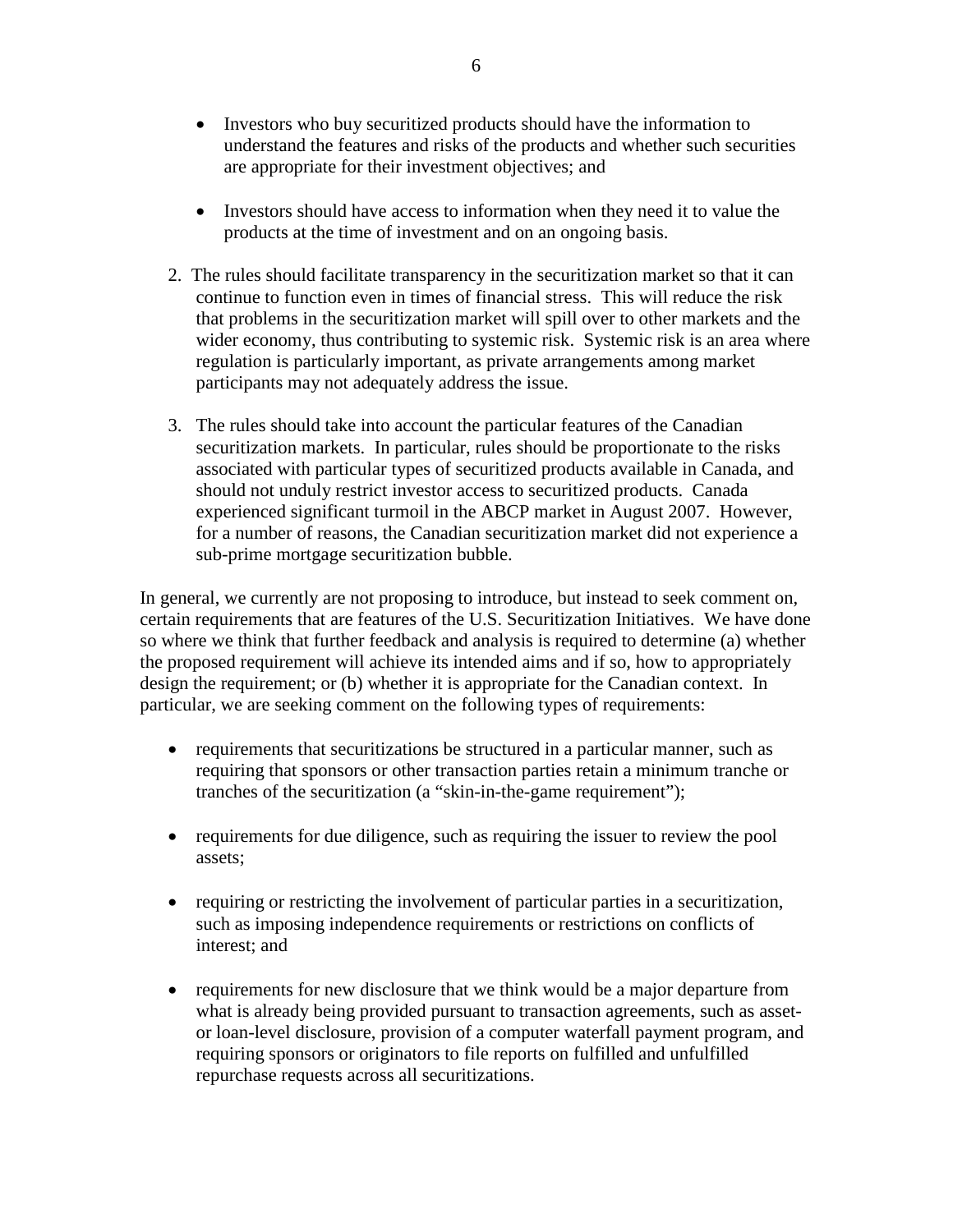At this time, we are not proposing to eliminate credit ratings as an eligibility criterion to access the short form or shelf prospectus systems.

Please refer to the section **Questions on the Proposed Securitized Products Rules** for specific questions on the above issues.

Finally, the regulation of credit rating organizations, and their role in securities markets generally, will be addressed by other initiatives such as proposed NI 25-101, which addresses oversight of credit rating organizations. We also are reviewing the prospectus exemptions more broadly, particularly the accredited investor exemption and the minimum investment amount exemption.

# **4. Summary of the Proposed Securitized Products Rules**

# **(a) Application – new definition of securitized products**

We are proposing a new definition for a "securitized product," which is found in proposed NI 41-103 and which triggers the application of the Proposed Securitized Products Rules (subject to the exemptions described below). This definition is intended to be broad. It includes securities where the payments are derived from cash-generating financial assets, such as loans, leases and receivables. It includes securities backed by assets that are themselves securities, such as bonds and other securitized products such as residential mortgage-backed securities. It also includes securities where payments are derived from "synthetic assets" such as credit default swaps or other derivatives.

The definition of asset-backed security remains the same as the current definition in NI 51-102.

However, the Proposed Securitized Products Rules will not apply to the following securities:

- covered bonds: and
- securities, other than debt securities, issued by a mortgage investment entity.

Covered bonds are debt securities issued by a financial institution. Payments on the debt are guaranteed by another entity, such as an SPV, that holds a pool of high-quality, cashgenerating financial assets originated by the financial institution, for example, prime residential mortgages. Because covered bonds, at least as currently structured, are primarily obligations of the financial institution with the cover or collateral pool serving as a credit enhancement, they do not seem to raise the same policy concerns as standard securitized products.

We are also proposing to exclude non-debt securities issued by a "mortgage investment" entity" (**MIE**) from these additional requirements for a variety of reasons. The CSA is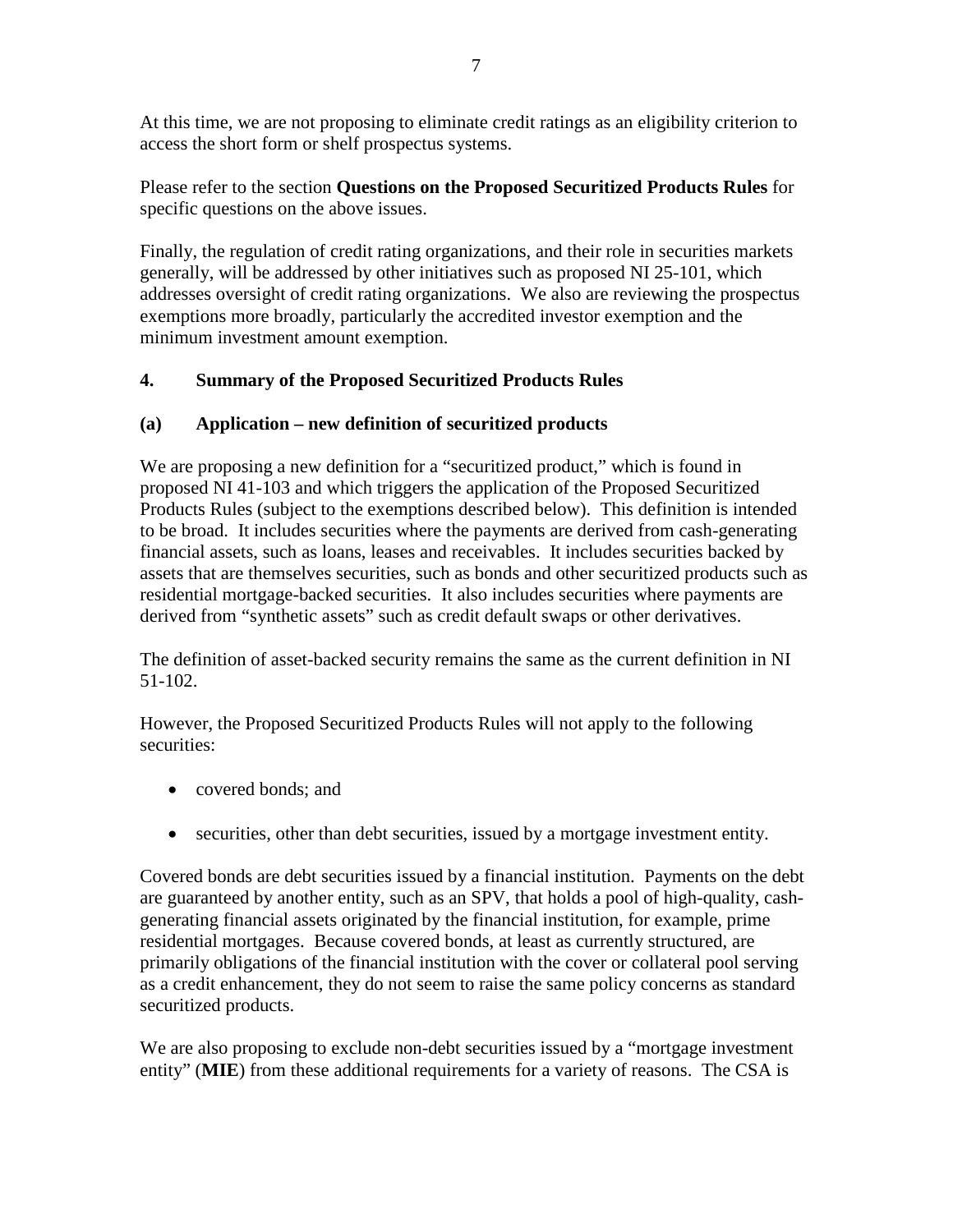Please refer to the section **Questions on the Proposed Securitized Products Rules** for specific questions on these issues.

## **(b) Summary of the Proposed Prospectus Disclosure Rule**

The Proposed Prospectus Disclosure Rule requires that a prospectus used to qualify a distribution of securitized products contain specific disclosure relating to securitized products. The disclosure requirements are intended to be consistent with the IOSCO ABS Disclosure Principles, as well as the current disclosure required for registration of asset-backed securities by the SEC's Regulation AB (**Reg AB**). Where we have considered it appropriate, we have also included elements from the U.S. Securitization Initiatives. Our intent is to improve the consistency and comparability of prospectus disclosure.

We are not currently proposing to change the eligibility criteria for short form and shelf prospectuses. We note, however, that eligibility is restricted to asset-backed securities, and securitized products that are not asset-backed securities would continue to be ineligible for the short form or shelf prospectus systems.

The required disclosure for all prospectuses used to distribute securitized products is set out in Form 41-103F1. As most prospectus offerings of securitized products are of assetbacked securities, we have drafted the disclosure based on these types of offerings. However, we expect issuers of all types of securitized products to consider each of the disclosure items in the Form and conduct a meaningful analysis of whether a particular item is relevant to the securitized product or securitized products transaction.

The following is a summary of the disclosure required by Form 41-103F1.

## *Item 1 – Parties with significant functions and responsibilities*

The prospectus must identify and describe the functions and responsibilities performed by each of the following parties involved in the securitized product transaction:

- sponsor;
- arranger;
- depositor;
- originator;
- issuer;
- servicer:
- trustee; and
- any other party with a material role in the securitized product transaction, such as a custodian, intermediate transferor or liquidity provider in the secondary market.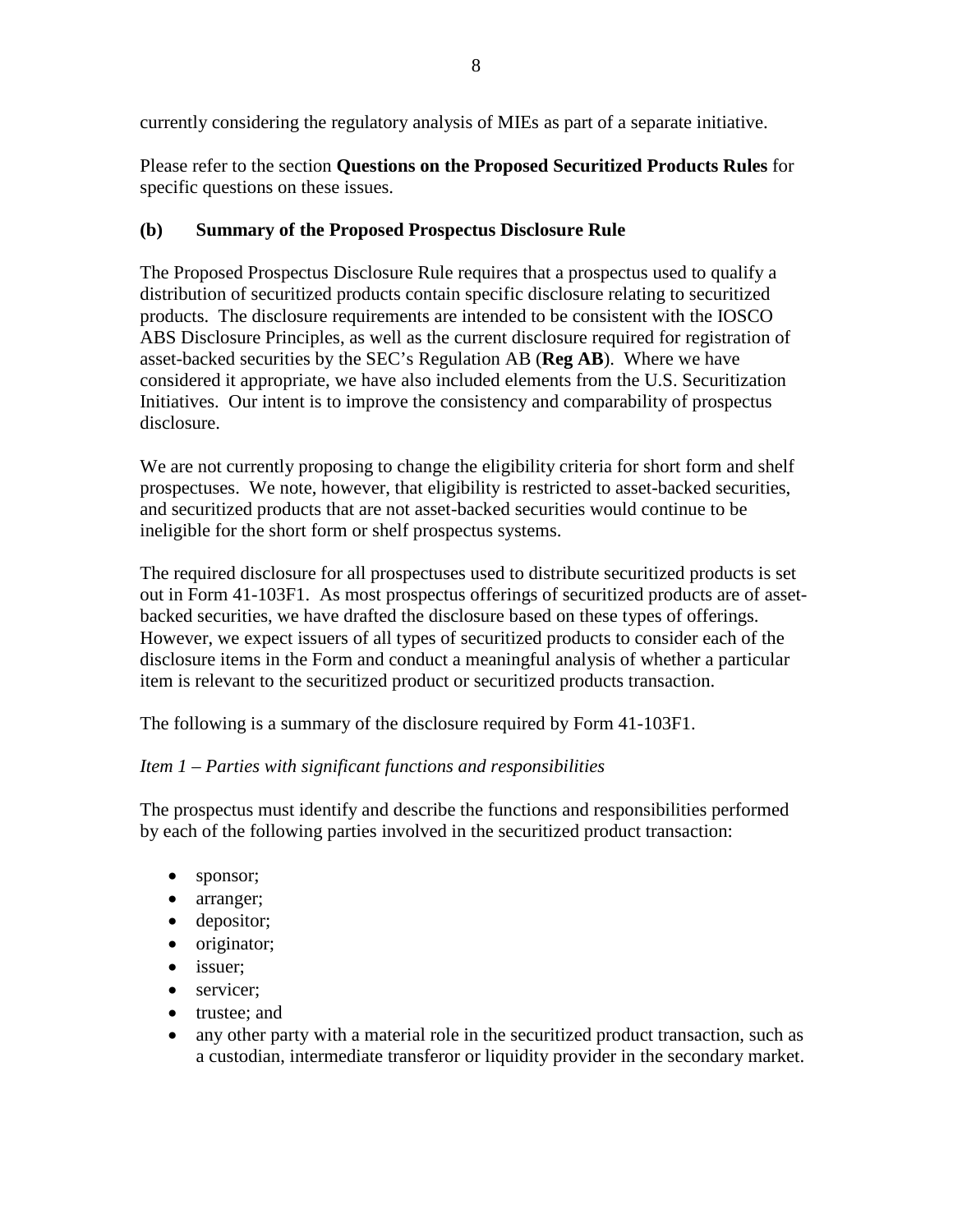If certain enumerated relationships exist amongst the above parties, the prospectus must provide disclosure about those relationships.

The prospectus must also disclose whether any of the above parties is or has been engaged in the 12 months before the date of the prospectus in a transaction that would involve in or result in any material conflict of interest with respect to an investor in the securitized products being distributed.

## *Item 2 – Significant obligors of pool assets*

The prospectus must identify significant obligors, and provide selected financial information or financial statements in respect of the significant obligor, depending on the significance of the obligor to the pool assets. If a significant obligor is itself an issuer of securitized products, and the applicable pool assets are securitized products, the prospectus must provide disclosure regarding the pool assets required by Items 1 to 10 of Form 41-103F1.

## *Item 3 – Pool assets*

The prospectus must provide information regarding the pool assets, including:

- selection criteria;
- material pool characteristics;
- delinquent and non-performing assets;
- sources of pool cash flow;
- representations and warranties regarding the pool assets, and information relating to repurchase or replacement obligations in connection with such representations and warranties;
- claims on pool assets;
- information on prefunding or revolving periods; and
- transaction agreement terms governing the modification of pool asset terms.

## *Item 4 – Static pool information*

The prospectus must provide static pool information if it would be material. If no static pool information is provided, the prospectus must explain why such disclosure is omitted.

## *Item 5 – Description of the securitized products*

The prospectus must describe each securitized product being distributed.

## *Item 6 – Retention of securitized products*

The prospectus must disclose whether a party described in Item 1 is retaining a portion of a tranche or tranches, the amount retained, and whether it has been hedged.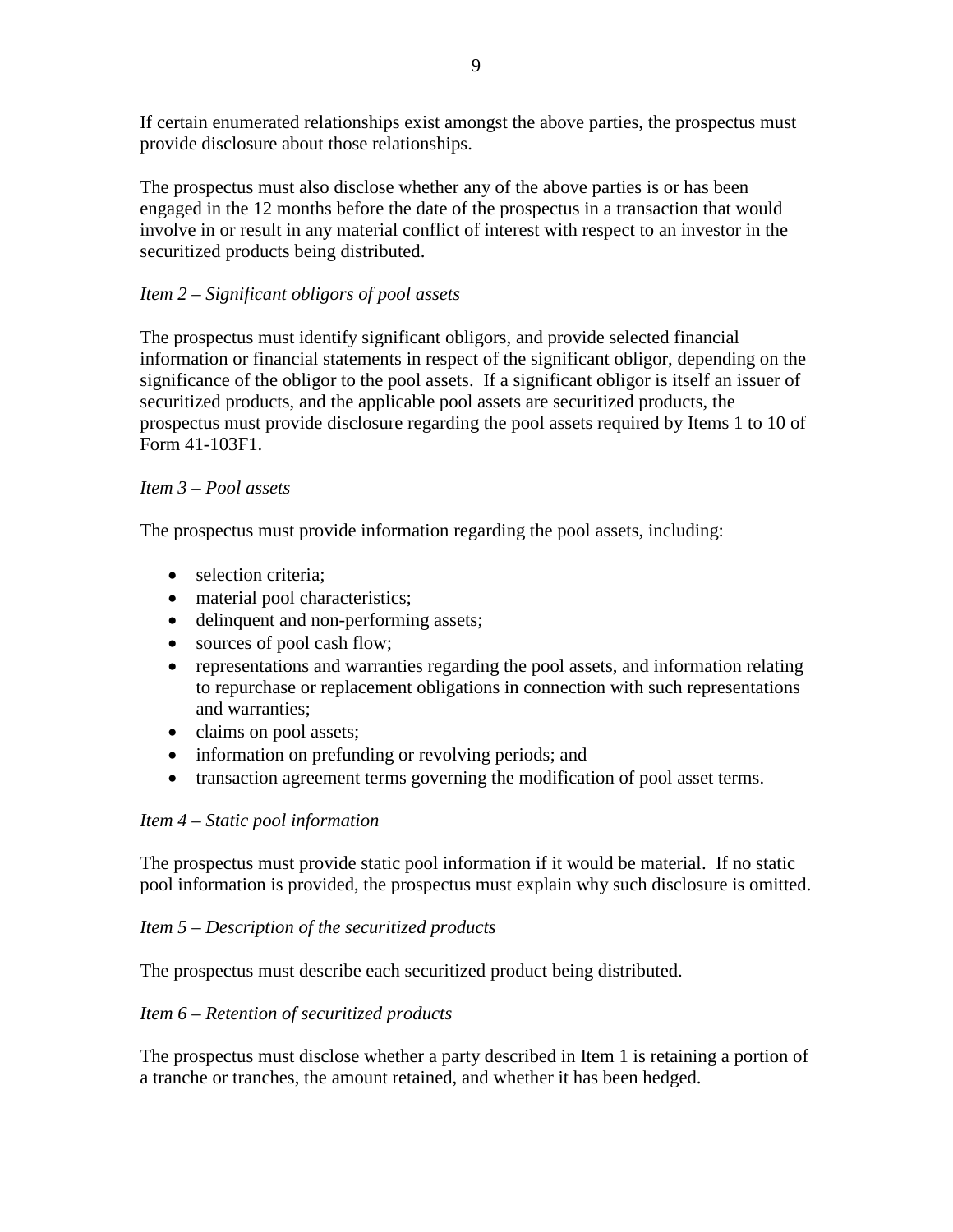At this time, we are not proposing to require that any party to a securitization transaction retain an economic interest in the securitization, but only that any such retention is disclosed.

## *Item 7 – Structure of the transaction*

The prospectus must provide information about the following:

- the flow of funds for the securitized product transaction;
- the distribution frequency and cash maintenance in respect of the securitized product;
- fees and expenses;
- excess cash flow;
- issuances of additional series or classes of securitized products by master trusts;
- any optional or mandatory redemption or termination feature; and
- prepayment, maturity and yield considerations.

## *Items 8 and 9 – Credit enhancement and other support, and certain derivative instruments*

The prospectus must describe material external and internal credit enhancements or support, as well as each derivative instrument used to alter the payment characteristics of the payments on the securitized product. It must identify the providers of significant credit support and derivative counterparties. Depending on the significance of the support or derivative instrument, selected financial information or financial statements must be provided for the credit supporter or derivative counterparty.

## *Item 10 – Credit ratings*

The prospectus must provide certain information related to the credit rating of the securitized product being distributed.

## *Item 11 – Reports*

The prospectus must describe reports or documents that will be provided to the holders of the securitized products being distributed and how they are made available, and any other report or document to be filed with a securities regulatory authority.

## *Item 12 – Legal proceedings and regulatory actions*

The prospectus must provide disclosure of legal proceedings and regulatory actions in respect of parties described in Item 1.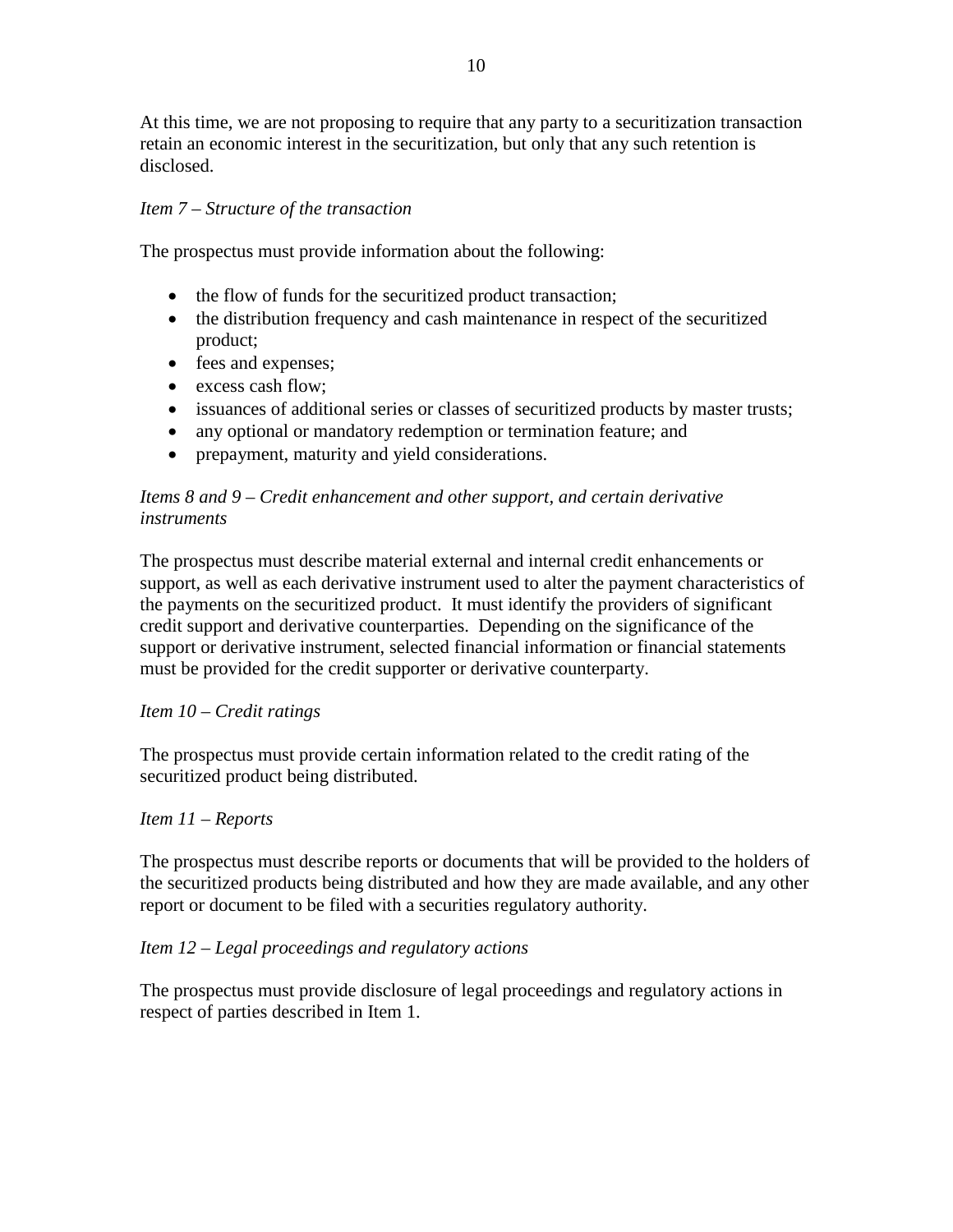## **(c) Summary of the Proposed CD Rule and the Proposed Certification Amendments**

The Proposed CD Rule requires that reporting issuers with issued and outstanding securitized products file specific continuous disclosure in addition to complying with the general continuous disclosure obligations in NI 51-102. However, the additional requirements do not apply where the securitized products are covered bonds or non-debt securities of MIEs. The disclosure requirements are largely based on the requirements of Reg AB. Where we have considered it appropriate, we have also included elements from the SEC April 2010 Proposals. Our intent is to improve the consistency and comparability of continuous disclosure.

The disclosure requirements apply to any securitized product issued by a reporting issuer regardless of whether the securitized product was issued through a prospectus or using a prospectus exemption. We are not proposing to "grandfather" current outstanding securitized products or implement a transition period. However, we are asking a specific question on this issue. Please refer to the section **Questions on the Proposed Securitized Products Rules**.

The following is a summary of several significant features of the Proposed CD Rule.

## **(i) Payment and performance report (section 4 and Form 51-106F1)**

A reporting issuer must file a Form 51-106F1 within 15 days after each payment date for each series or class of securitized products it has issued. The report must contain information regarding payment distribution and pool performance reflecting the pool's performance at the most recent payment distribution period. The disclosure required in Form 51-106F1 is largely derived from the SEC's Form 10-D, and the issuer must provide the required disclosure to the extent applicable. If none of the disclosure in Form 51-106F1 is applicable due to the attributes of the securitized product or the structure of the securitized product, the reporting issuer can file an alternative report that contains all information that would be material to an investor regarding the payment distribution and performance of the series or class of securitized products.

## **(ii) Timely disclosure of significant events (section 5 and Form 51-106F2)**

If an event enumerated in section 5 of proposed NI 51-106 occurs, a reporting issuer must immediately issue and file a news release disclosing the event, and file a Form 51-106F2 describing the event no later than two business days after the event. The enumerated events are largely derived from the SEC's Form 8-K. In addition, we have also included a more general disclosure trigger in paragraph 5(2)(m), which requires disclosure of any other event that affects payment distribution or pool performance that an investor would consider material.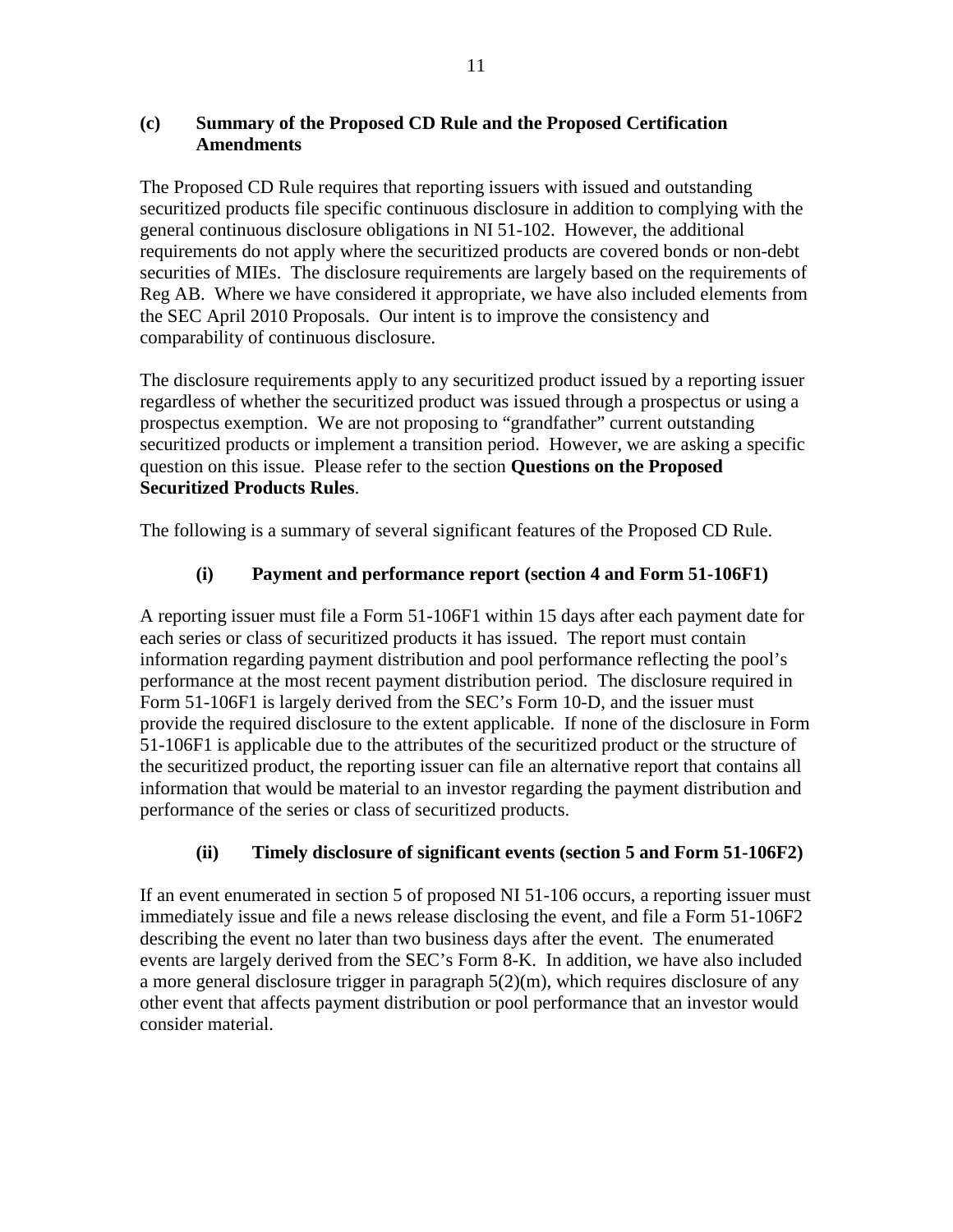Reporting issuers will still be required to file material change reports under NI 51-102. A reporting issuer is not required to file Form 51-106F2 if it is filing a material change report in respect of the same event under NI 51-102.

# **(iii) Annual servicer report (section 6 and Appendix A)**

Each servicer whose servicing activities relate to more than five percent of the pool assets must assess its compliance with each servicing standard set out in Appendix A of the Proposed CD Rule that it has identified as being applicable to it. The servicing standards in Appendix A of the Proposed CD Rule are not legal obligations under securities law, and are intended only as uniform measures against which the servicing of a particular asset pool can be assessed. Appendix A is largely drawn from provisions of Reg AB relating to servicers.

The servicer must prepare a report that states whether the servicer complied with each standard during the reporting issuer's most recently-completed financial year. The servicer report must be audited.

The servicer must provide the report to the reporting issuer, who in turn must file it by the later of the date it files its AIF or its annual financial statements and annual MD&A.

# **(iv) Annual servicer certificate (section 7)**

Each servicer enumerated in Items  $1.7(1)(a)$ , (b) or (c) of Form 41-103F1 must provide a reporting issuer with a certificate that discloses the extent of the servicer's compliance with the applicable servicing agreement for the reporting issuer's most recently completed financial year. There is no prescribed form of certificate. The reporting issuer must file the certificate by the later of the date it files its AIF or its annual financial statements and annual MD&A.

# **(v) Disclosure of servicer non-compliance (section 8)**

A reporting issuer's MD&A must include a discussion of any significant instance of noncompliance with the applicable servicing standards in Appendix A, or the relevant servicing agreement, that has been disclosed to it by a servicer through the servicer report or servicer certificate it has provided to the reporting issuer.

# **(vi) The Proposed Certification Amendments**

We are proposing amendments to NI 52-109 that exempt reporting issuers that issue securitized products and that are subject to NI 51-106 from the requirements to establish and maintain disclosure controls and procedures and internal control over financial reporting in Part 3 of NI 52-109. The proposed amendments also provide for modified forms of certificate for reporting issuers who are subject to proposed NI 51-106.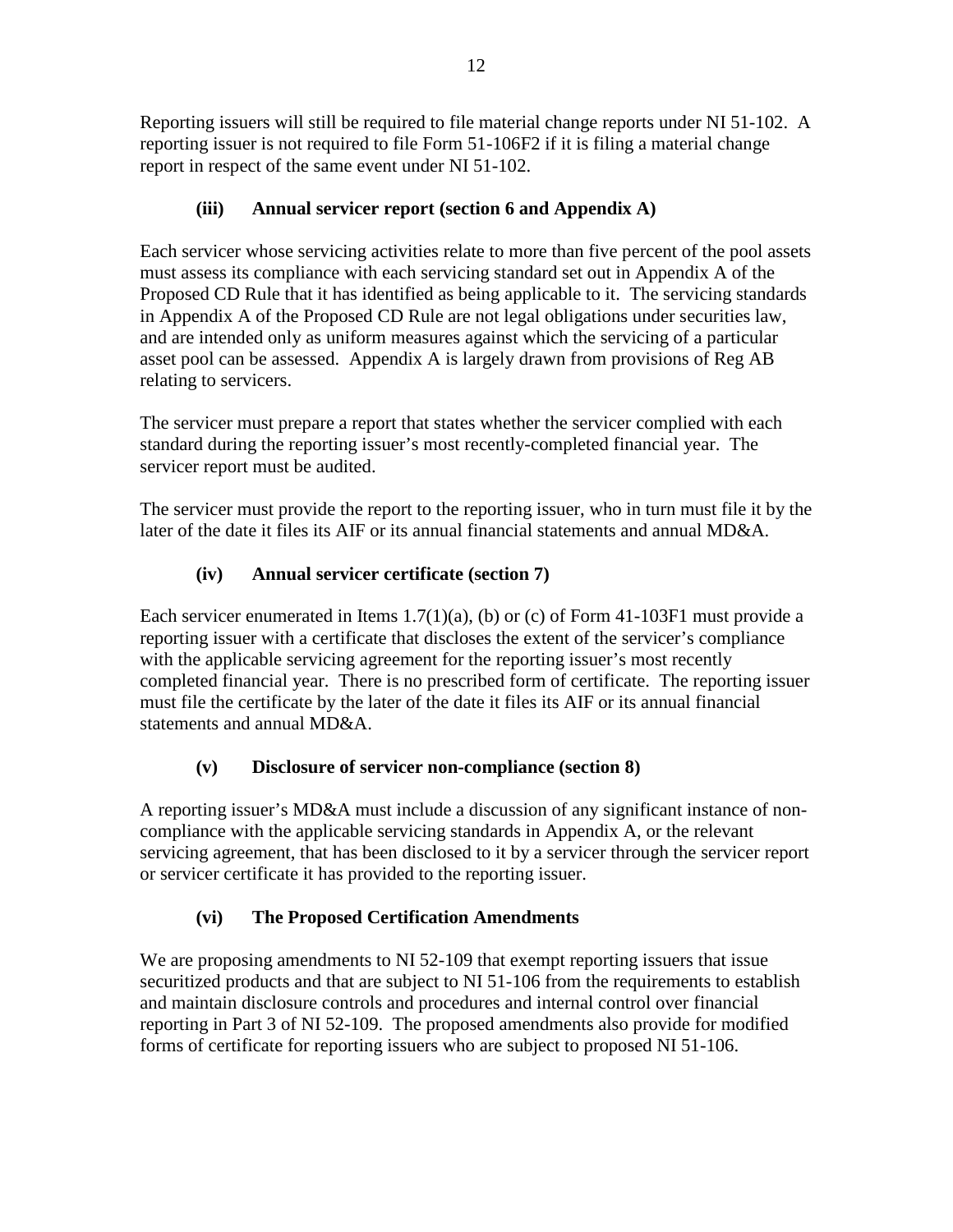## **(d) Summary of the Proposed Exempt Distribution Rules**

The Proposed Exempt Distribution Rules create a new regulatory regime for distributions of securitized products on a prospectus-exempt basis. We propose to significantly narrow the class of investors who can invest in securitized products, and require disclosure at the time of issuance as well as on a continuous basis.

We also propose creating a modified regime for short-term securitized products that have a maturity of not more than one year from the date of issuance, which is intended to take into account their particular features and distribution methods. In Canada, short-term securitized products are primarily ABCP. We received a number of comments on the October 2008 ABCP Concept Proposal, which we have considered in developing the proposed short-term securitized products regime.

We recognize that the Proposed Exempt Distribution Rules are a significant departure from the current regulatory regime in the exempt market. We therefore have a number of questions with respect to our proposed approach of narrowing the class of investors who can invest in securitized products and imposing disclosure requirements. We also are asking whether there are other means to protect investors while permitting broader access to securitized products, for example, through requiring investors to purchase securitized products in the exempt market through a registrant subject to suitability obligations in respect of the purchaser. Please refer to the section **Questions on the Proposed Securitized Products Rules**.

The following is a summary of several significant features of the Proposed Exempt Distribution Rules.

## **(i) Removal of existing prospectus exemptions**

We propose that the following prospectus exemptions in NI 45-106 be unavailable for distributions of securitized products that are not covered bonds or non-debt securities of MIEs:

- section 2.3 (the accredited investor exemption);
- section 2.4 (the private issuer exemption);
- section 2.9 (the offering memorandum exemption);
- section 2.10 (the minimum amount investment exemption);
- subsection  $2.34(2)(d)$  and  $(d.1)$  (financial institution or Schedule III bank specified debt exemption);
- section 2.35 (the short-term debt exemption)**.**

Instead, we propose to add a new prospectus exemption for the distribution of securitized products.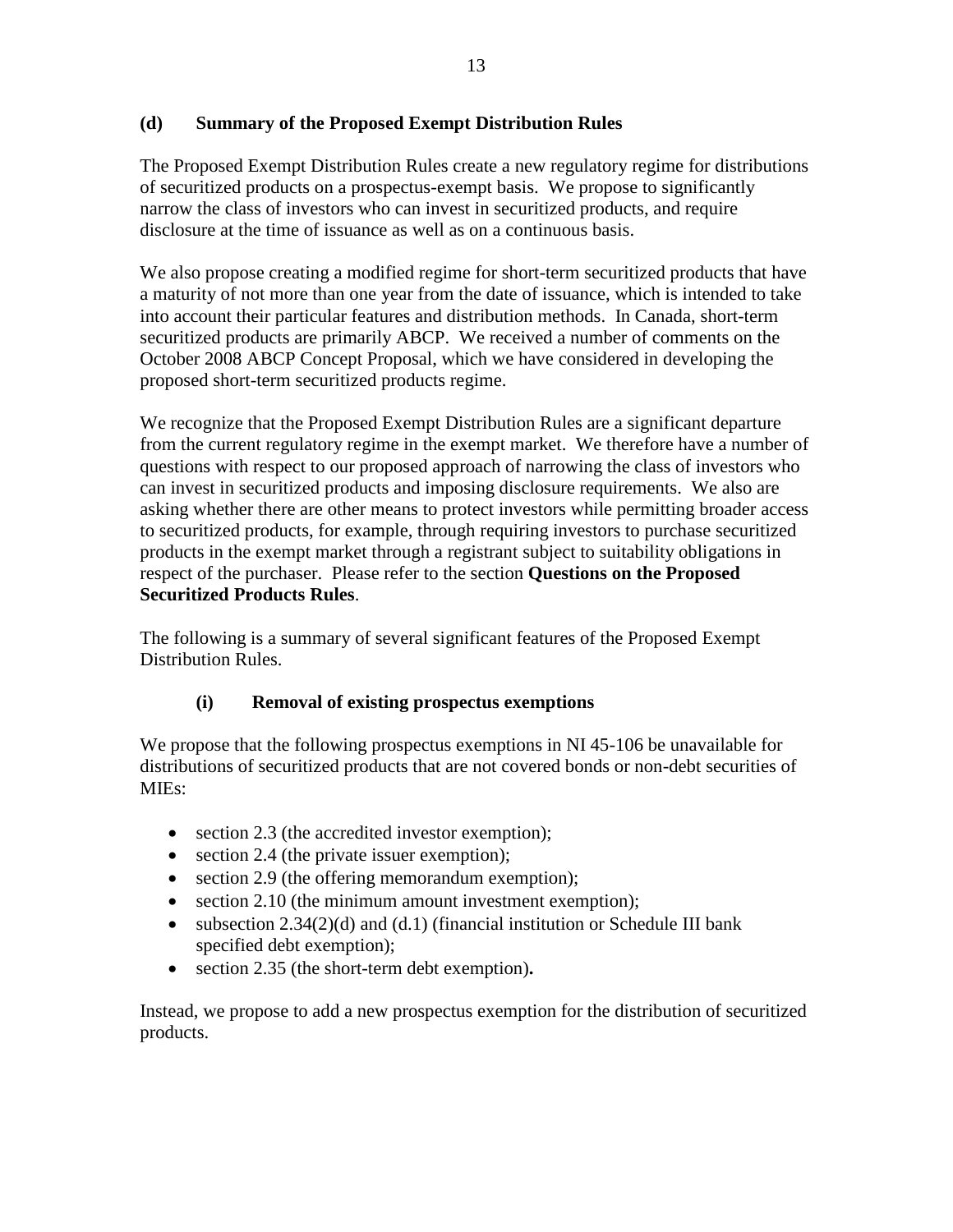#### **(ii) New Securitized Product Exemption (section 2.44)**

Proposed section 2.44 contains the new prospectus exemption for distributions of securitized products to an "eligible securitized product investor" purchasing as principal (the **Securitized Product Exemption**). The definition of "eligible securitized product investor" essentially is the same as the definition of "permitted client" in National Instrument 31-103 *Registration Requirements and Exemptions*.

## **(iii) Information memorandum requirements (section 2.46)**

A condition of the Securitized Product Exemption is that the issuer must deliver an information memorandum to each purchaser at the same time or before the purchase. Different disclosure requirements apply depending on whether the securitized product is a short-term securitized product.

## **A. Securitized products that are not short-term (paragraph 2.46(1)(b))**

We do not prescribe a form of information memorandum where an issuer uses the Securitized Product Exemption to distribute securitized products that mature more than one year from the date of issue. However, the information memorandum must disclose sufficient information about the securitized product and securitized product transaction to enable a prospective purchaser to make an informed investment decision. We think that this general requirement, along with the items described in **C. General Requirements** below, constitute a base disclosure platform, while giving market participants flexibility to develop appropriate additional disclosure.

## **B. Short-term securitized products**

We are prescribing Form 45-106F7 *Information Memorandum for Short-Term Securitized Products* (**Form 45-106F7**) as the form of information memorandum for distributions of short-term securitized products under the Securitized Product Exemption. A "short-term securitized product" is a securitized product that includes ABCP and matures not more than one year from the date of issue. We developed Form 45-106F7 by reviewing, among other things, existing ABCP information memoranda, the information that the Bank of Canada expects when reviewing whether to accept ABCP issued by an ABCP program as eligible collateral for its Standing Liquidity Facility, and comment letters on the October 2008 ABCP Concept Proposal.

The prescribed disclosure in Form 45-106F7 is in addition to the general requirement that the information memorandum disclose sufficient information about the securitized product and securitized product transaction to enable a prospective purchaser to make an informed investment decision.

We propose a prescribed form because we think that transparency and consistent disclosure are particularly important to the stability of the short-term securitized product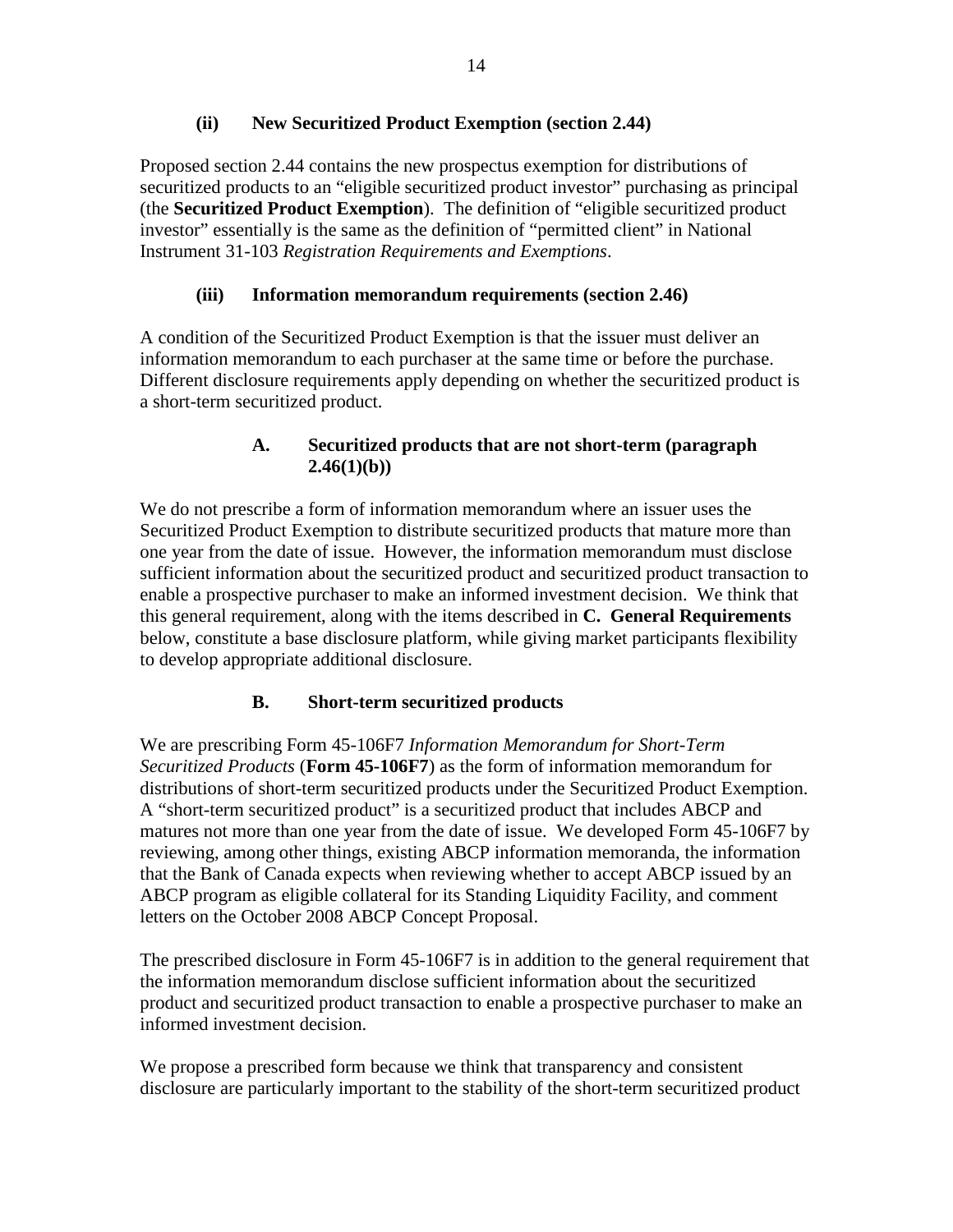markets. Investors in short-term instruments such as ABCP are extremely sensitive to delays in payment, and also expect repayment in full. During times of financial instability, investors who lack adequate information about the quality of the underlying ABCP program assets and any liquidity facility may indiscriminately refuse to buy new paper, which can in turn increase the risk that the market may freeze entirely and contribute to a liquidity crisis.

# **C. General requirements**

In addition, all information memoranda must:

- describe statutory or contractual rights of action for misrepresentation;
- describe the resale restrictions that apply to the securitized product;
- contain a certificate signed by the issuer's CEO (or the equivalent), CFO (or the equivalent), promoter and sponsor (if the sponsor did not sign as a promoter) as to no misrepresentation; and
- contain a certificate signed by each underwriter as to no misrepresentation to the best of its knowledge, information and belief.

An information memorandum must not contain a misrepresentation.

An information memorandum must be posted on a website at the same time or before it is delivered to a purchaser. Issuers may password protect websites where such documents are posted if the issuer provides an undertaking to the securities regulatory authority to provide access to the website.

The issuer must also deliver a copy of the information memorandum to the securities regulatory authorities.

## **(iv) Periodic and timely disclosure (sections 6A.2 to 6A.5)**

These proposed requirements only apply to non-reporting issuers who distribute securitized products under the Securitized Product Exemption (or other prospectus exemption prior to the Securitized Product Exemption being enacted).

## **A. Securitized products that are not short-term (sections 6A.2 and 6A.3)**

We propose that the issuer must prepare a payment and performance report using Form 51-106F1 (as if the issuer were a reporting issuer, and subject to certain modifications) and post it on a website no later than 15 days after each payment date specified by the relevant transaction agreement.

The issuer must also prepare a timely disclosure report upon the occurrence of an event described in paragraphs 5(2)(a) to (m) of proposed NI 51-106 using Form 51-106F2 (as if the issuer were a reporting issuer). The issuer must post it on a website no later than two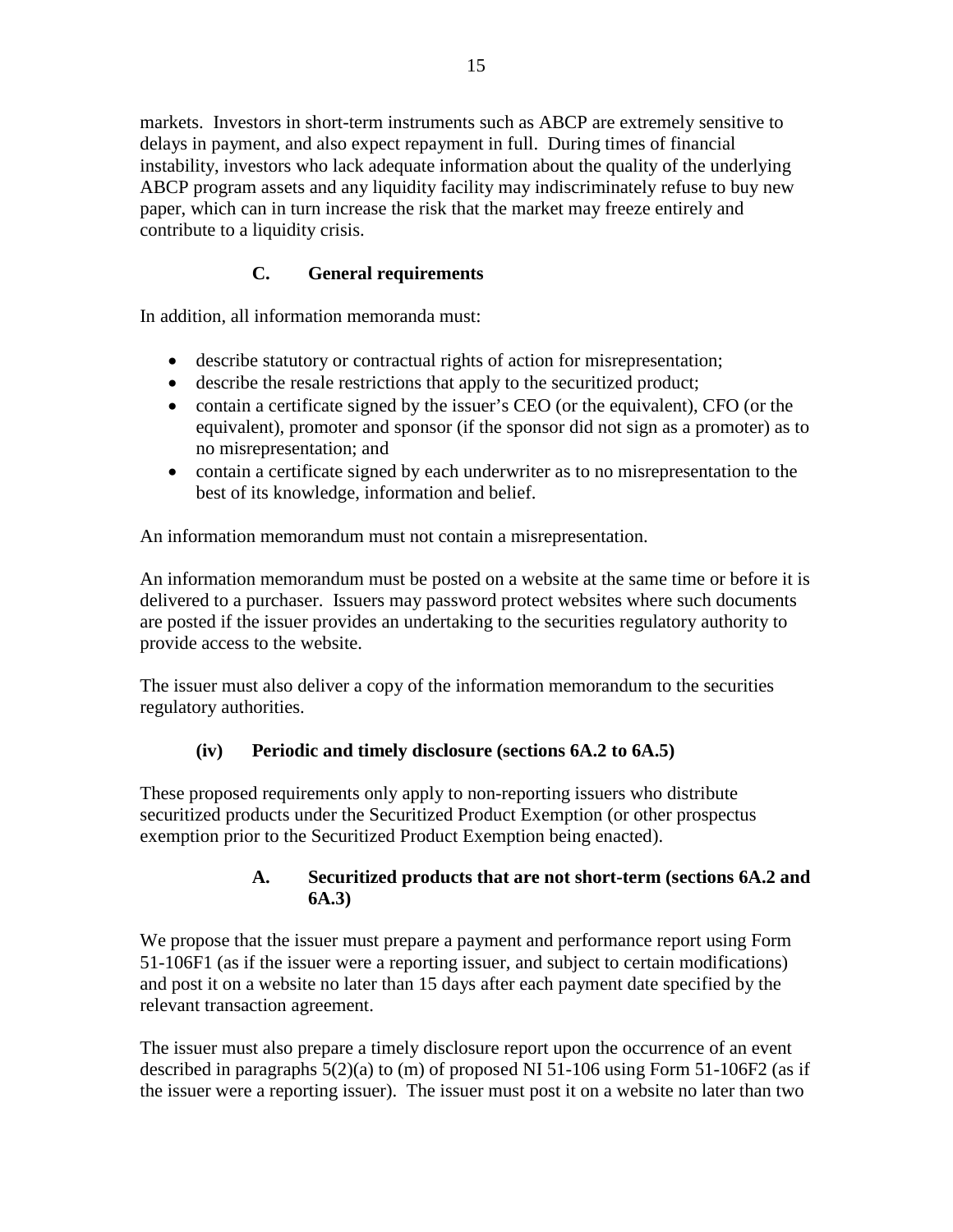business days after the date on which the event occurs, and send a copy of the report to holders of securitized products, or otherwise advise holders that it has issued the report and describe the nature of the event.

Issuers may password protect websites where such documents are posted if the issuer provides an undertaking to the securities regulatory authority to provide access to the website.

The issuer must also deliver copies of the above reports to the securities regulatory authorities.

# **B. Short-term securitized products (sections 6A.4 and 6A.5)**

For short-term securitized products, we propose that the issuer must prepare a monthly report using Form 45-106F8 *Periodic Disclosure Report for Short-Term Securitized Products Distributed under an Exemption from the Prospectus Requirement.* The issuer must post the report on a website no later than 15 days after the end of each calendar month. We developed this Form by reviewing, among other things, monthly reports prepared by ABCP dealers and credit rating organizations, comment letters on the SEC April 2010 Proposals and their impact on ABCP, and comment letters on the October 2008 ABCP Concept Proposal*.*

The issuer must also prepare a timely disclosure report disclosing the following information, if an investor would reasonably require the information to make an informed investment decision:

- a change to the information in the most recent monthly report or information memorandum; or
- an event that affects payment distribution or performance of the pool.

The issuer must post the timely disclosure report on a website no later than two business days after the date of the event.

Issuers may password protect websites where such documents are posted if the issuer provides an undertaking to the securities regulatory authority to provide access to the website.

The issuer must also deliver copies of the above reports to the securities regulatory authorities.

## **(v) Reasonable access to documents (sections 2.45 and 6A.6)**

In order to maintain transparency in the exempt market, we propose that an issuer must provide each holder of securitized products who purchased securitized products under a prospectus exemption with continued reasonable access to the information memorandum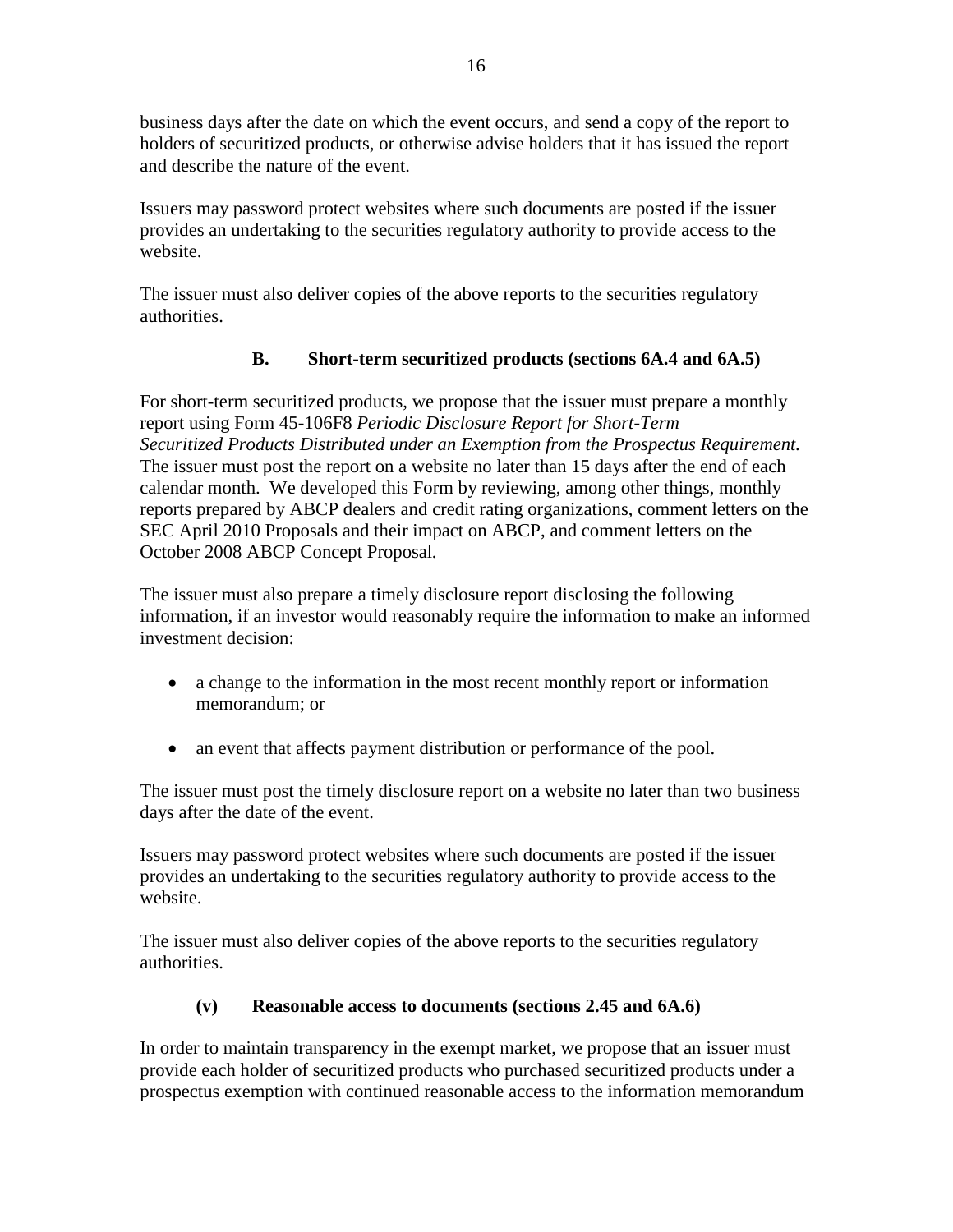and the various periodic and timely disclosure reports until one year from the date that the securitized product ceases to be outstanding.

We also propose that the issuer must provide reasonable access to the above documents to each person who requests access and is a prospective investor who meets the definition of eligible securitized product investor. Issuers may obtain confidentiality undertakings and take such steps as necessary to satisfy themselves that a prospective investor meets the definition of eligible securitized product investor.

Reasonable access includes making the document available on a password protected website if the issuer provides an undertaking to the securities regulatory authority to provide the regulator with access to the website.

## **(vi) Statutory civil liability and withdrawal rights**

#### *Statutory civil liability*

We think that investors should have rights to sue the issuer, the sponsor and each underwriter for damages if the information memorandum required by the Securitized Product Exemption contains a misrepresentation. The right of action should be available without the investor being required to prove reliance on the misrepresentation.

Assuming that we proceed with this approach, in most jurisdictions, this outcome can be achieved by prescribing the information memorandum required under the proposed Securitized Product Exemption as an offering document to which statutory civil liability rights apply. In most jurisdictions, a statutory right of action for damages is available against the issuer, each of the individuals who were directors at the date of the prescribed document, and anyone else who signs the document (which would include sponsors and underwriters under our proposals). An action for rescission in lieu of damages would also be available against the issuer.

In Ontario, however, the statutory rights to sue for misrepresentation in a prescribed offering document would only apply against an issuer, and legislative amendments would be required for statutory rights of action to be available against sponsors and underwriters.

## *Withdrawal rights*

In certain jurisdictions, there are also statutory provisions which provide an investor with a right to withdraw from the purchase within two days of receiving a prescribed offering document. This is similar to the two day right of withdrawal that exists in the prospectus regime. Staff of the commissions in the jurisdictions where that right applies are considering whether it is appropriate that the two day right of withdrawal apply to securitized products. We recognize that the two day right provides an opportunity for sober second thought which could be useful when assessing complex products but also appreciate that under the proposed new Securitized Product Exemption, all investors will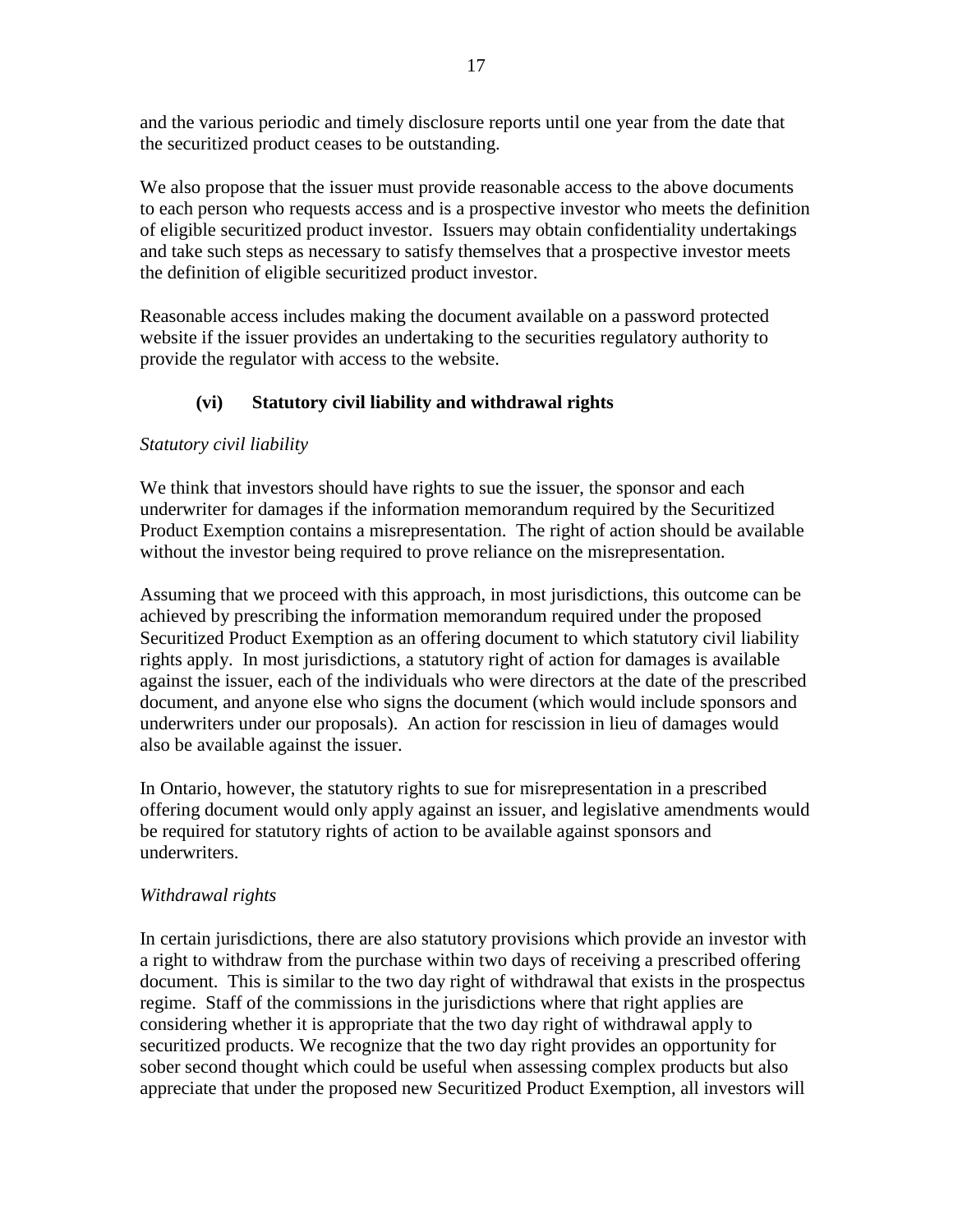be relatively sophisticated. Please refer to the section **Questions on the Proposed Securitized Products Rules**.

# **(vii) Reports of exempt distribution (sections 6.1 and 6.2)**

We propose that a Form 45-106F1 must be filed for a distribution under the Securitized Product Exemption. If the distribution is of a short-term securitized product, which tend to be offered on a continuous basis, the report need only be filed 30 days after the calendar year in which the distribution occurs.

# **(viii) Resale**

We propose that the first trade of a securitized product distributed under the Securitized Product Exemption is a distribution. Therefore, the only prospectus exemption that would be available for resale of a securitized product would be section 2.44, thus creating a specialized "closed-system" for securitized products. Otherwise, the resale would require qualification by prospectus, or exemptive relief from the prospectus requirement.

# **(e) Proposed consequential amendments**

We are proposing a number of consequential amendments to NI 41-101, NI 44-101 and NI 51-102 that flow from the Proposed Securitized Products Rules.

# **5. Cost Benefit Analysis**

The focus of the Proposed Securitized Products Rules is to increase transparency in the securitization market and to limit access to securitized products in the exempt market to those investors best able to evaluate the features and risks of these products. We acknowledge that there will be costs associated with many of the changes being proposed. As part of the consultation process, we will work to assess the impact of the Proposed Securitized Products Rules. We encourage you to provide submissions on the costs and benefits associated with the proposals we are publishing for comment.

# **6. Legislative Amendments**

CSA members may need to obtain legislative amendments in order to implement the Proposed Securitized Products Rules and statutory civil liability regime discussed in this Notice. These include obtaining rule-making authority to directly impose obligations on servicers and other parties that are not reporting issuers, as well as legislative amendments in respect of statutory civil liability for misrepresentations in offering documents and continuous disclosure relating to securitized products in the exempt market.

We have not initiated any steps toward obtaining legislative amendments at this time. We will consider doing so as part of our review of the comments on the Proposed Securitized Products Rules.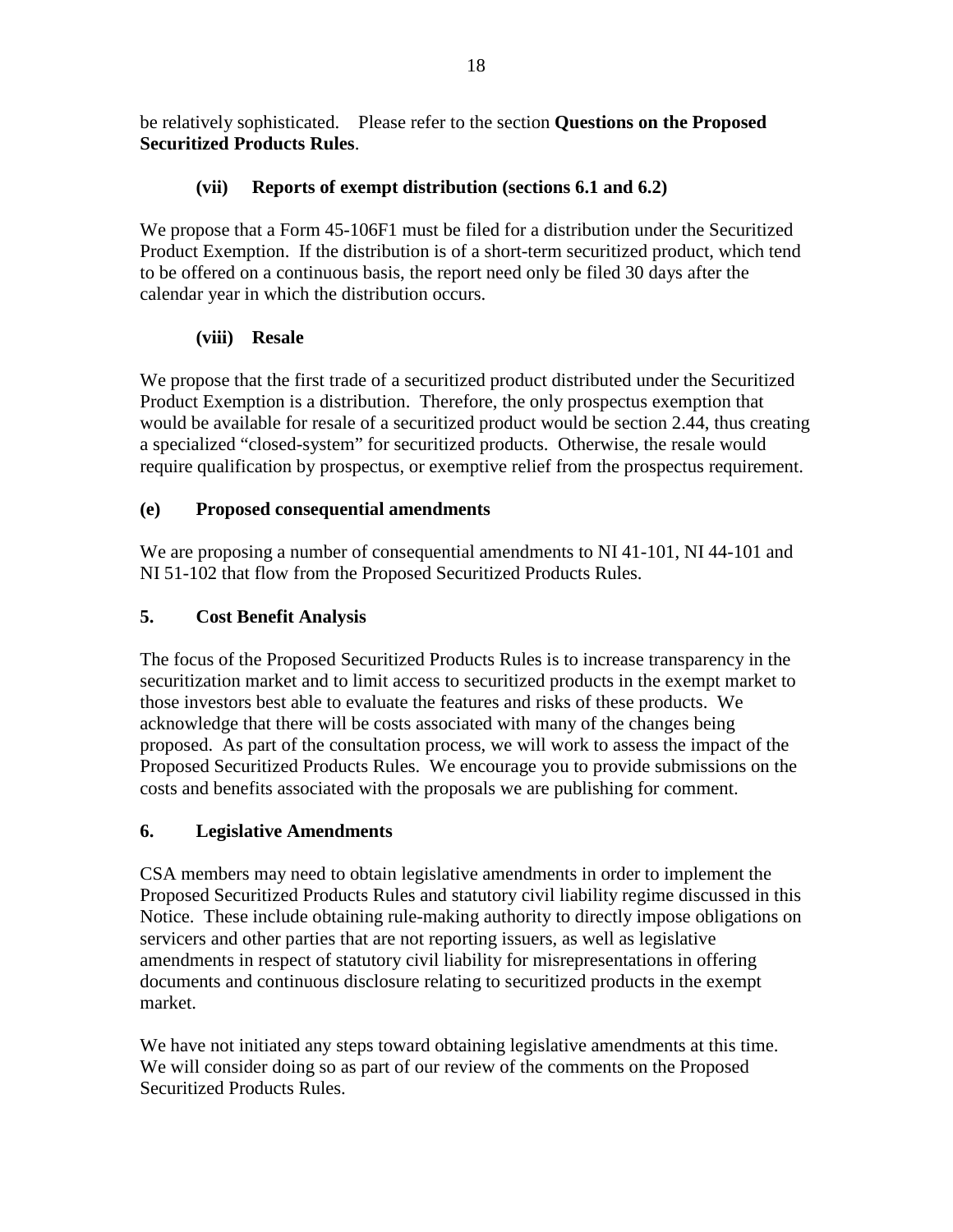#### **7. Questions on the Proposed Securitized Products Rules**

We have a number of questions on the Proposed Securitized Products Rules and securitization where we would appreciate your feedback. We encourage you to provide detailed explanations in support of your answers. We also encourage you to provide submissions on the implications of any of the Proposed Securitized Products Rules on cost, timing and market access for issuers, investors and market intermediaries such as registrants.

#### **(a) General**

- 1. We welcome any comments on the three principles we have taken into account in developing the Proposed Securitized Products Rules, which are set out under **Substance and purpose of the Proposed Securitized Products Rules.** Are these the right principles? Are there additional principles we should take into account and if so, what should these be?
- 2. The Dodd-Frank Act requires federal banking agencies and the SEC to jointly prescribe rules that will require a "securitizer" (generally the issuer, sponsor or depositor) to retain an economic interest in a portion of the credit risk for any asset that the securitizer, through the issuance of securitized products, transfers, sells or conveys to a third party, subject to certain mandatory exemptions and discretionary exemptions. The SEC recently published proposed risk retention rules. The SEC April 2010 Proposals also contain a risk retention requirement as one of the proposed conditions of shelf-eligibility for asset-backed securities, which are intended to replace the current credit rating eligibility criteria. Is it necessary or appropriate for us to make rules prescribing mandatory risk retention for securitized products in order to mitigate some of the risks associated with securitization? If so, what are the appropriate types and levels of risk retention for particular types of securitized products?
- 3. The Dodd-Frank Act amends the Securities Act of 1933 to prohibit sponsors, underwriters or placement agents of securitized products, or affiliates of such entities, from engaging in any transaction that would involve or result in any material conflict of interest with respect to any investor in a sale of securitized products. The prohibition against such activity will apply for one year after the closing date of the sale and provides for certain exceptions that relate to riskmitigating hedging activities intended to enhance liquidity. Should there be a similar prohibition in our rules? If so, what practical conflicts would this rule prevent that are seen in Canada today?
- 4. Are there circumstances where we should require that certain material parties be independent from each other and if so, what are they? For example, should we require that an underwriter in a securitization be independent from the sponsor by proposing amendments to National Instrument 33-105 *Underwriting Conflicts*? Should we require that auditors who audit the annual servicer report be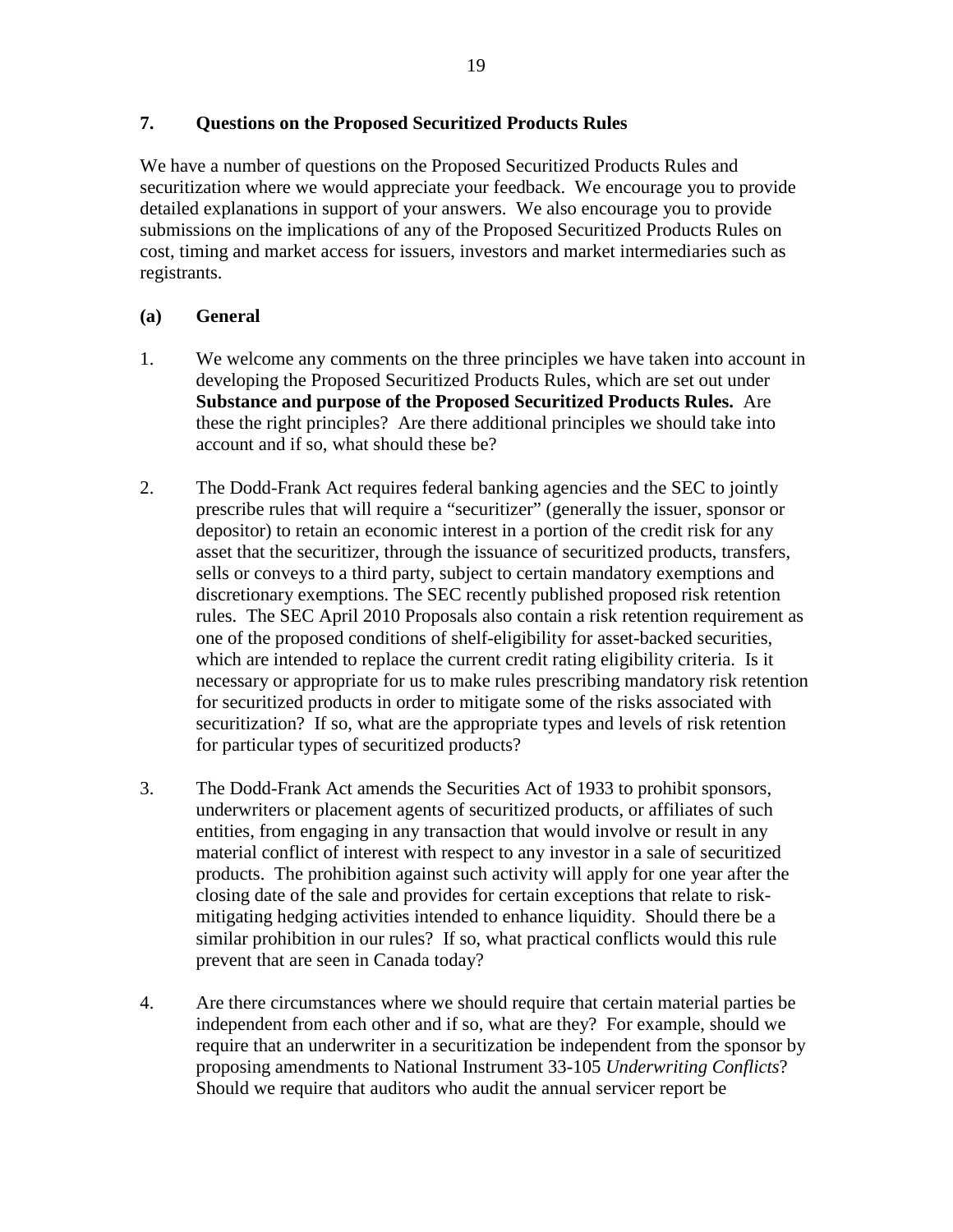independent from the sponsor?

- 5. Is the definition of "securitized product" sufficiently clear, particularly for those persons who will be involved in selling these products to investors? Do elements of the definition, e.g., "collateralized mortgage obligation", "collateralized debt obligation", "synthetic", need to be defined?
- 6. Is the proposed carve-out for covered bonds from the Proposed Securitized Products Rules appropriate? Should there be additional conditions imposed in order for the carve-out to be available and if so, what should these be?
- 7. Is the proposed carve-out for non-debt securities of MIEs from the Proposed Securitized Products Rules appropriate? Should there be additional conditions imposed in order for the carve-out to be available and if so, what should these be?

## **(b) The Proposed Prospectus Disclosure Rule**

#### *Eligibility for the shelf system*

- 8. Should there be restrictions on the kinds of asset-backed securities distributions that are eligible for the shelf system and if so, what should those be and why? Should there be similar restrictions to those in Reg AB, such as prescribed time limits on revolving periods for transactions backed by non-revolving assets, caps on prefunding amounts, and restrictions on pool assets (e.g., no non-revolving assets in a master trust, caps on the proportion of delinquent assets in the pool, and prohibitions against non-performing assets)?
- 9. Do investors need additional time to review shelf supplements prior to sale? Should we require the supplement (without price-related information) to be filed on SEDAR prior to first sale? What would be an appropriate amount of time, and would it change if loan- or asset-level disclosure was mandated?
- 10. Should the approved rating eligibility criterion for the short form and shelf prospectus systems be replaced with alternative criteria? In the alternative, if the approved rating eligibility criterion is maintained, should the issuer also satisfy one or more additional criteria such as those in the SEC April 2010 Proposals:
	- (i) 5% vertical slice risk retention;
	- (ii) third party review of repurchase or replacement obligations in connection with alleged breaches of representations and warranties;
	- (iii) a certificate from the CEO of a sponsor and an issuer that at the time of each offering off a shelf prospectus that the assets in the pool have characteristics that provide a reasonable basis to believe that they will produce, taking into account internal credit enhancements, sufficient cash flows to service any payments due and payable on the securities as described in the prospectus?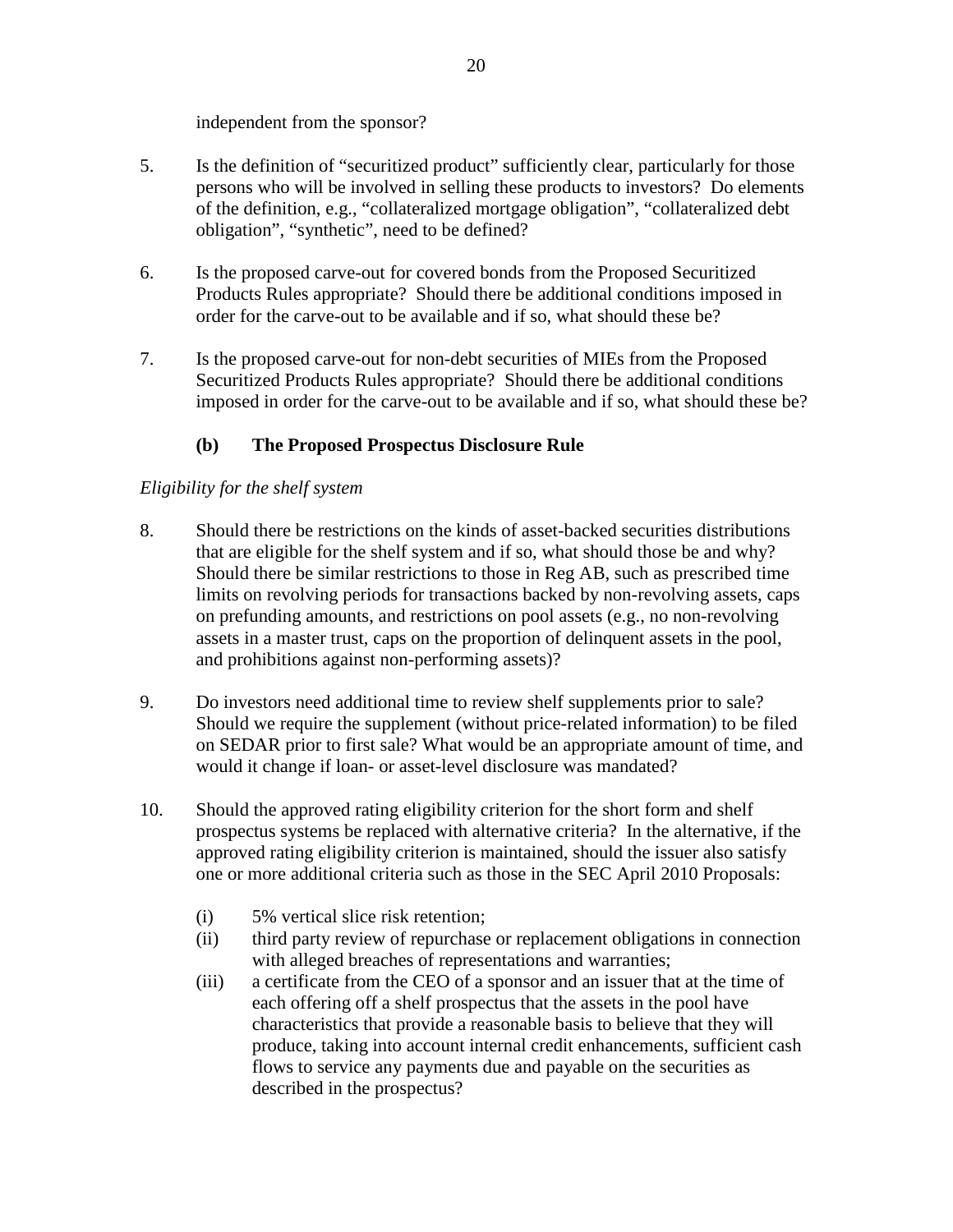11. Do offerings of asset-backed securities through the MTN/continuous distributions prospectus supplement provisions under Part 8 of National Instrument 44-102 *Shelf Distributions* give investors enough time to review the information or provide the public disclosure of the offering on a sufficiently timely basis?

#### *Pool asset and payment disclosure*

- 12. The SEC April 2010 Proposals require disclosure of asset- or loan-level data in some cases, and grouped asset disclosure in others (e.g. for credit card receivables). We are not proposing to require asset- or loan-level disclosure or grouped asset disclosure. Is this level of disclosure necessary and if so, what are appropriate standardized data points?
- 13. The SEC April 2010 Proposals require that issuers provide a computer waterfall payment program to investors. We currently are not proposing to impose a similar requirement. Is this type of program necessary and if so, why?

#### *Mandatory review of pool assets*

14. In connection with the requirements of the Dodd-Frank Act, the SEC has made a rule requiring that issuers who offer asset-backed securities pursuant to a registration statement must perform a review of the pool assets underlying the asset-backed securities. The issuer may conduct the review or an issuer may employ a third party engaged for purposes of performing the review provided the third party is named in the registration statement and consents to being named as an expert, or alternatively, the issuer adopts the findings and conclusions of the third party as its own. Should we introduce a similar requirement for prospectus offerings of securitized products?

## *Risk factor disclosure*

15. We are not proposing to prescribe risk factor disclosure. Should Form 41-103F1 contain prescribed risk factor disclosure and if so, what disclosure should be prescribed? For example, are there standard risk factors associated with particular underlying asset classes that should always be included in a prospectus?

#### *Incorporation by reference of Form 51-106F1 and Form 51-106F2*

16. Should Form 51-106F1 and Form 51-106F2 filings previously filed by a reporting issuer be required to be incorporated by reference in other short form prospectus offerings by the same issuer? What types of filings are appropriate or necessary for incorporation, and which are not? Would the requirements regarding static pool disclosure in Item 4 of the proposed Form 41-103F1 be sufficient?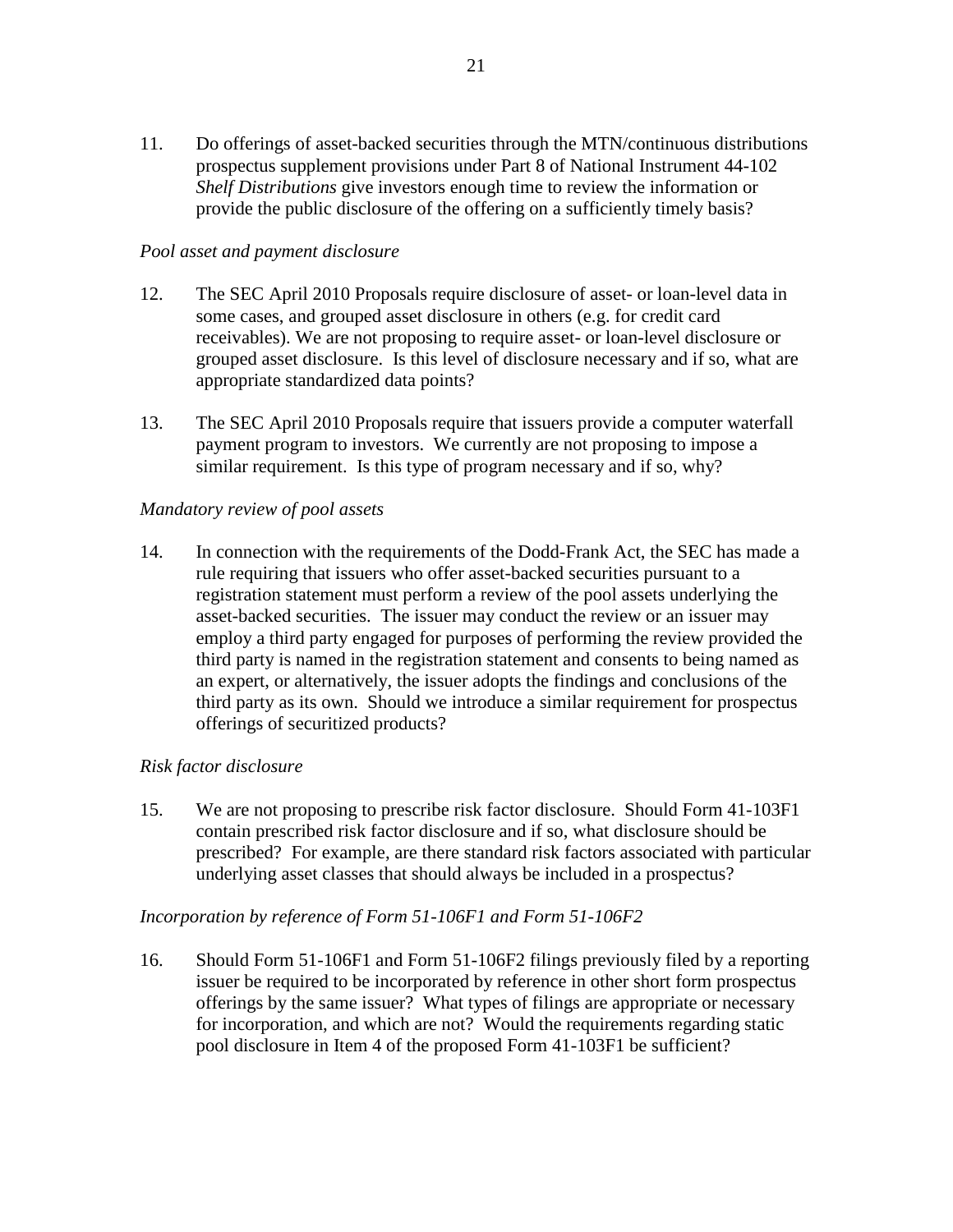#### *Registration*

17. Are there any existing registration categories or registration exemptions that should be modified or made unavailable for the distribution of securitized products under a prospectus, or their subsequent resale?

## **(c) The Proposed CD Rule and Proposed Certification Amendments**

#### *Interaction with NI 51-102*

18. The Proposed CD Rule requires reporting issuers that issue securitized products to make several new filings in addition to the filings required by NI 51-102. In light of these new proposed filings, should reporting issuers be exempt in whole or in part from the requirements of NI 51-102 and related forms? For example, do the costs associated with preparing and filing audited financial statements of the issuer outweigh the benefits to investors? We believe there may be circumstances where financial information about the issuer may be important to investors, such as information relating to derivative transactions to which the issuer is a party, or information relating to other liabilities of the issuer that may rank higher to or equally with the notes held by investors, and thereby reduce the potential recovery of investors in the case of an insolvency of the issuer. If we propose an exemption from the requirement to prepare and file audited financial statements, how should we address these concerns? What conditions should we include?

## *Application to all outstanding series or class of securitized products issued by a reporting issuer*

- 19. The proposed continuous disclosure requirements apply in respect of all securitized products issued by the reporting issuer, regardless of whether they were distributed under a prospectus or on a prospectus-exempt basis. For example, a reporting issuer must file a Form 51-106F1 in respect of each outstanding series or class of securitized products it has issued, regardless of whether it was issued under a prospectus or on a prospectus-exempt basis. Should there be a "grandfathering" or transitional provision put in place?
- 20. Should the proposed continuous disclosure requirements only apply in respect of securitized products that the reporting issuer distributed via prospectus? If yes, how should we address the concern that other securitized products issued by the same issuer on an exempt basis may become freely tradeable but without the reporting issuer being required to provide any ongoing disclosure about these other securities?
- 21. Should there be a legending or notice requirement to explain resale restrictions for securitized products that have been distributed on an exempt basis?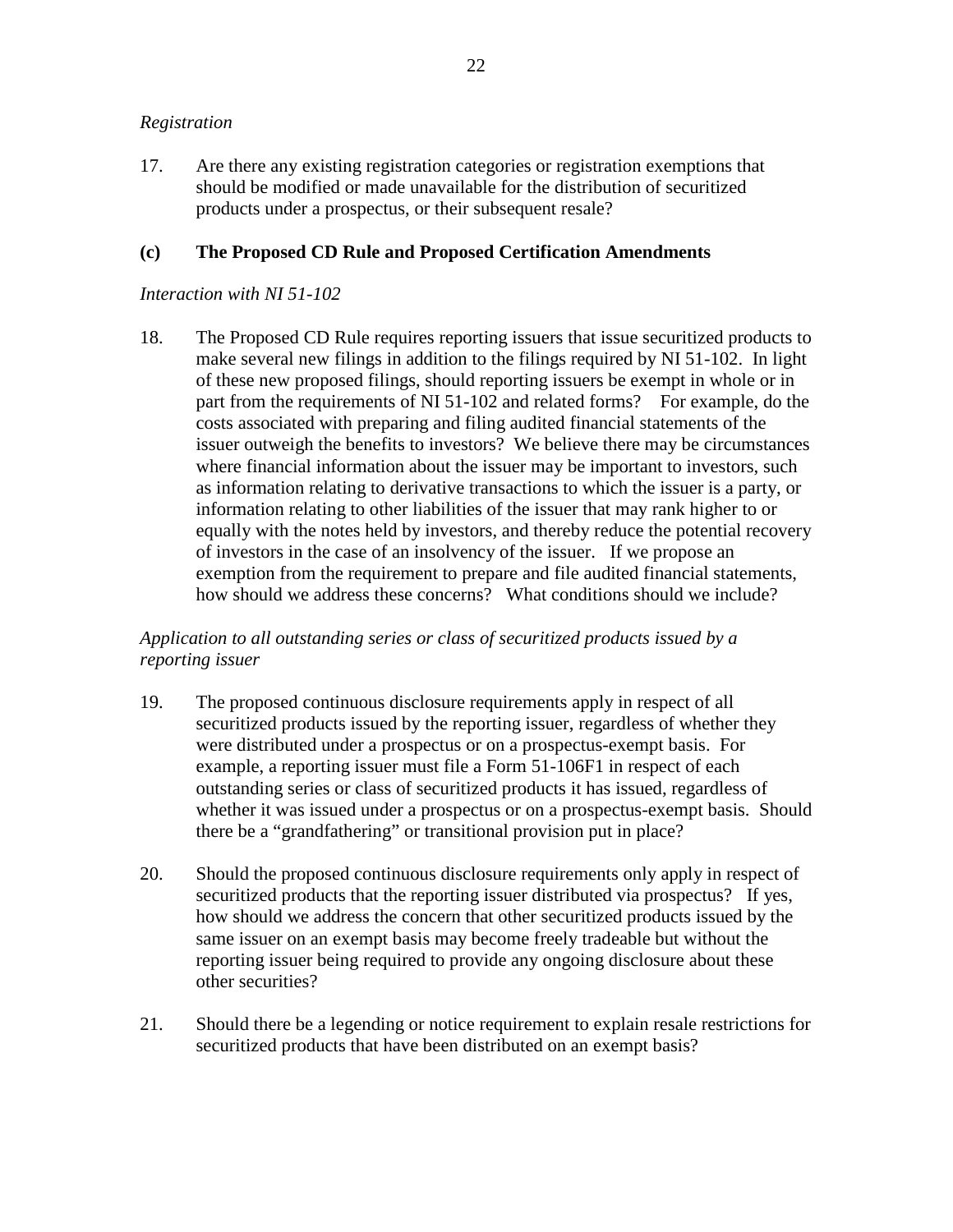#### *Timely disclosure*

22. Section 5 of NI 51-106 requires timely disclosure of a range of enumerated "significant" events largely derived from Form 8-K. Would adding, modifying or deleting any of the criteria on this list make it a better regime for timely disclosure? If so, what changes should be made?

#### *Statutory Civil Liability*

23. Should the new documents that are required to be filed under the Proposed CD Rule be prescribed as core documents for secondary market civil liability?

#### *Certification*

- 24. Is it appropriate to exempt reporting issuers that issue securitized products and that are subject to the Proposed CD Rule from the requirements to establish and maintain disclosure controls and procedures and internal control over financial reporting in Part 2 of NI 52-109?
- 25. The proposed forms of certification for reporting issuers that issue securitized products does not contain a note to reader similar to the note to reader required for venture issuer forms of certification. Should there be a note to reader required for the certifications and if so, what information should the note to reader contain?

#### *Report of fulfilled and unfulfilled repurchase/replacement requests*

26. We are proposing that if an originator, sponsor or other party has repurchase or replacement obligations in respect of pool assets collateralizing securitized products distributed under a prospectus, the prospectus must provide historical demand, repurchase and replacement information for those parties in respect of other securitizations where those parties had similar obligations, where the same class of assets was securitized, and where the securitized products were distributed under a prospectus. Subsequently, demand, repurchase and replacement information must be provided in Form 51-106F1. Is this type of disclosure adequate, or is it necessary to have this type of information provided by originators and sponsors for all securitizations in which they have been involved (including those in the exempt market)? For example, in connection with the requirements of the Dodd-Frank Act, the SEC has made a rule requiring any securitizer to disclose fulfilled and unfulfilled repurchase requests across all trusts aggregated by the securitizer, so that investors may identify asset originators with clear underwriting deficiencies. The securitizer must file an initial "look-back" report, and subsequently update the information on a quarterly basis.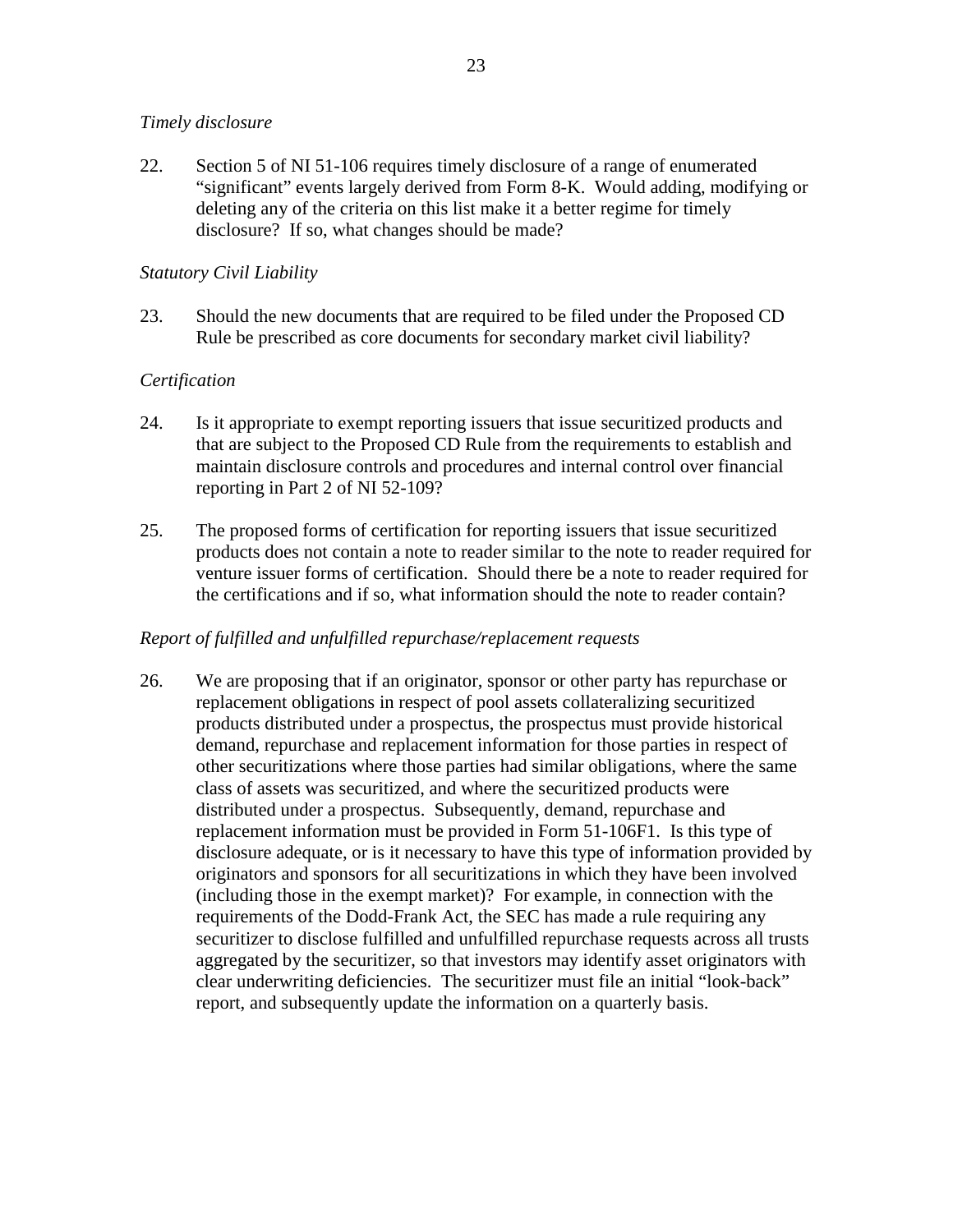#### **(d) The Proposed Exempt Distribution Rules**

#### *General approach*

- 27. We are proposing a new Securitized Product Exemption which focuses on a specific product that has unique features and risks. Is this product-centred approach appropriate? Should we instead be focusing on reforming the exempt market as a whole?
- 28. Should securitized products be allowed to be sold in the exempt market, or should they only be sold under a prospectus?

#### *Who can buy*

- 29. We are proposing to remove a number of existing prospectus exemptions through which securitized products can be sold. Should we permit securitized products to continue to be sold through some existing exemptions and if so, which exemptions?
- 30. The proposed Securitized Product Exemption in section 2.44 only permits certain "highly-sophisticated" investors (i.e., eligible securitized product investors) to buy securitized products on a prospectus-exempt basis. Other investors generally would only be able to buy securitized products that are distributed through a prospectus. Is this the right approach? If not, what approach should we take? In particular, should we permit other investors to purchase securitized products in the exempt market through a registrant subject to suitability obligations in respect of the purchaser? Would having a registrant involved adequately address our investor protection concerns? Please refer to Question 32 for additional related questions.
- 31. If our proposed approach to restrict access to securitized products to "highlysophisticated" investors is appropriate, is the proposed list of eligible securitized product investors the right one? If not, how should it be modified? In particular, we would appreciate feedback on the following:
	- *A. Expanded list of who would qualify as an eligible securitized product investor*

Should we expand the list of eligible securitized product investors? For example:

Individuals (paragraph (n) of the definition)

 Should we include high-income individuals and if so, at what level of income, e.g. \$1 million?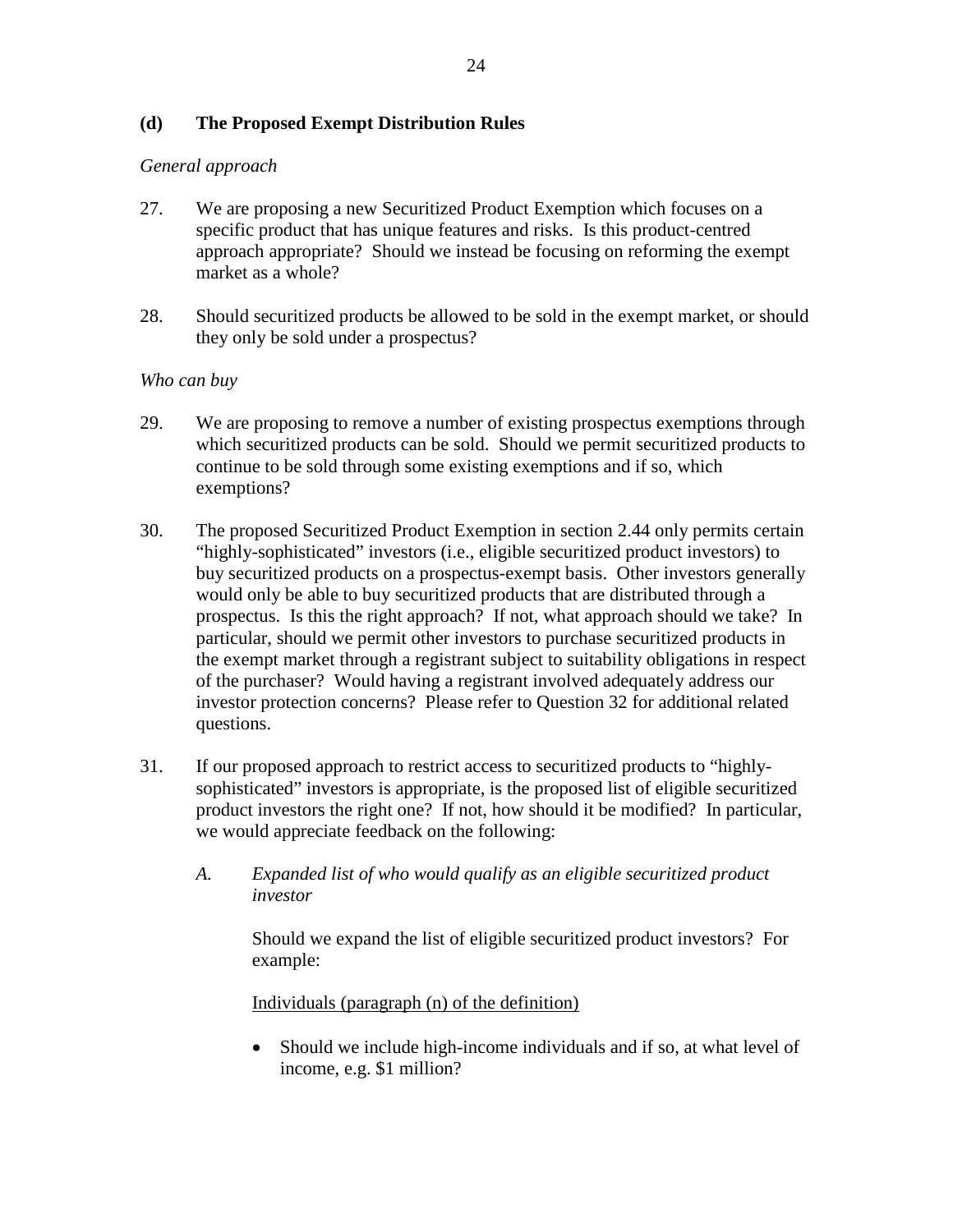- Should we permit inclusion of spousal income or assets when calculating applicable income or asset thresholds for individuals?
- Should other types of assets be included when calculating asset thresholds for individuals, not just net realizable financial assets and if so, what types of assets should be permitted?

## Persons or companies who are not individuals (paragraph (p) of the definition)

• Should we lower the net asset threshold of \$25 million for persons or companies (other than individuals or investment funds)? If so, what is the appropriate net asset threshold for these entities?

#### Other investors

- Are there other categories of investors who should be included in the list of eligible securitized product investors and if so, what should those be? For example, should we include an individual registered or formerly registered under securities legislation?
- *B.* Should we require that each beneficiary of the managed account in paragraph (k) of the proposed definition meet the criteria set out in the other paragraphs of the definition of eligible securitized product investor?
- *C.* Should the list of eligible securitized product investors be narrowed? For example, should the financial thresholds under the proposed definition of eligible securitized product investor be raised? Are there entities in the proposed definition who should not qualify as eligible securitized product investors?
- 32. We continue to consider other possible prospectus exemptions for securitized products, along with appropriate conditions to such prospectus exemptions. We would appreciate your feedback on the following possible exemptions and conditions, and whether they should be in lieu of, or in addition to, the proposed Securitized Product Exemption:
	- *A. Enhanced accredited investor or minimum amount investment prospectus exemption*

Should we maintain availability of the accredited investor and minimum investment amount prospectus exemptions? Should their continued availability require additional conditions and if so, what should those be? For example, should we require either or both of the following additional conditions: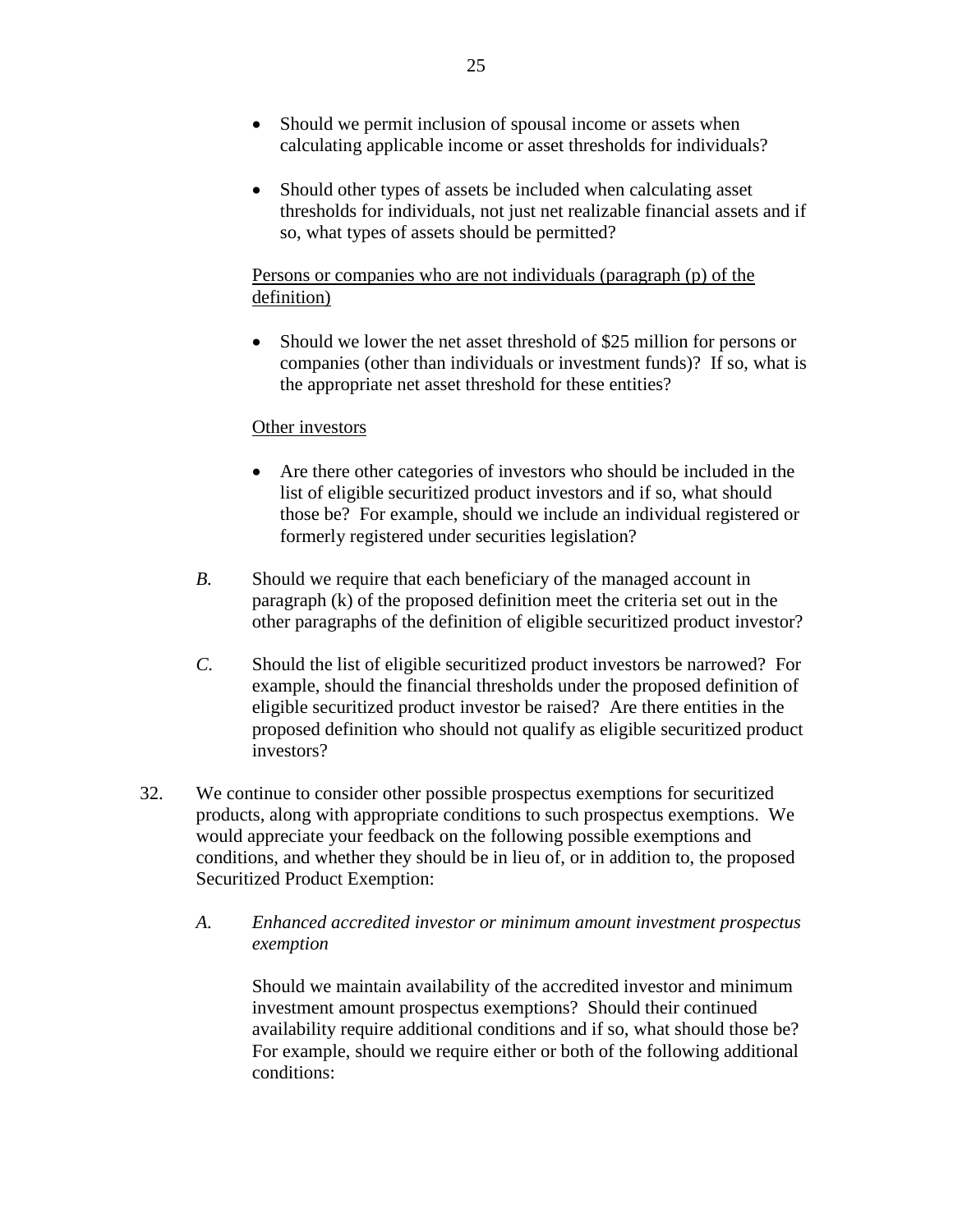- (a) the issuer must provide an information memorandum and possibly ongoing disclosure; and
- (b) the investor must buy the securitized product from a registrant?
- *B. Minimum amount investment prospectus exemption specifically for securitized products*

Should we have a prospectus exemption that would permit an investor to purchase securitized products provided the minimum amount invested is relatively high? If so, what would be an appropriate minimum amount threshold?

*C. Specified ABCP prospectus exemption*

Should investors who are neither eligible securitized product investors nor accredited investors be permitted to invest in ABCP provided certain riskmitigating conditions are met? If so, what conditions should we impose on these distributions? Would ABCP that satisfies the following conditions be appropriate for non-accredited investors:

- the ABCP has received a minimum of two prescribed credit ratings;
- the ABCP is backed by a committed global-style liquidity facility that represents at least 100% of the outstanding face value of the ABCP and is provided by an entity with a minimum prescribed credit rating;
- the sponsor is federally or provincially regulated and has a minimum prescribed credit rating;
- the ABCP does not have direct or indirect actual or potential exposure to highly structured products such as collateralized debt obligations or credit derivatives (except for obtaining asset-specific protection for the ABCP program);
- the ABCP program does not use leveraged credit derivatives that could subject the program to collateral calls; and
- the issuer must provide an information memorandum and ongoing disclosure?

If the ABCP satisfies the above conditions, should we also require that an investor, or certain types of investors (for example, a "retail" investor) must buy the securitized product from a registrant? If so, what types of investors would benefit from this requirement?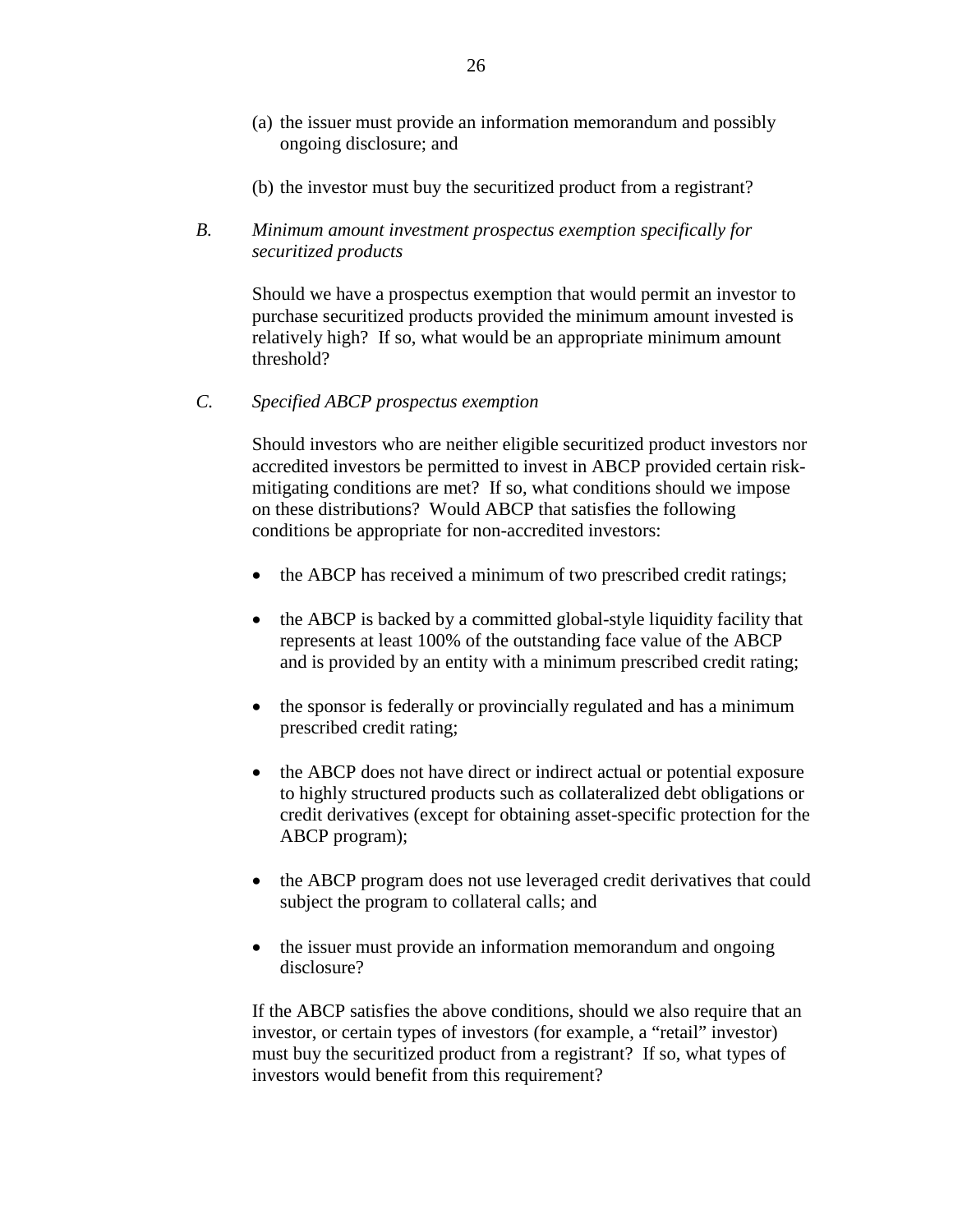33. Should we provide for more limited access to securitized products than has been proposed?

#### *Disclosure*

- 34. The objectives of requiring disclosure for prospectus-exempt distributions of securitized products are to:
	- create incentives for enhanced due diligence by sponsors and underwriters who must prepare the disclosure, and investors who will be expected to take the disclosure into account in making their investment decision;
	- improve the quality and consistency of disclosure;
	- facilitate a transparent, and thus stable, securitization market.

Will our proposed requirements for disclosure in the exempt market achieve or further these objectives?

- 35. Is there a class of investor for whom it is not necessary to require that some form of disclosure be provided in connection with the purchase of securitized products on a prospectus-exempt basis? If so, what type of investor?
- 36. Is there a type of "private-label" (as opposed to government-issued or -guaranteed) securitized product for which disclosure is not necessary? If so, what type of securitized product?
- 37. We are not prescribing specific disclosure for the initial distribution of securitized products, other than short-term securitized products such as ABCP. Is this an appropriate approach? What impact would requiring an information memorandum for distributions of non short-term securitized products have on costs, timing and market access?
- 38. We are prescribing certain disclosure for short-term securitized products such as ABCP (proposed Form 45-106F7 *Information Memorandum for Short-Term Securitized Products*). Is this an appropriate approach? Would adding, modifying, or deleting any of the prescribed disclosure improve the requirements? Should we mandate the format in which any of the disclosure is provided, for example, XML? What impact will requiring prescribed disclosure for distributions of short-term securitized products have on costs, timing and market access?
- 39. We are requiring that ongoing disclosure be made available to investors in securitized products. Is this an appropriate approach? Are the prescribed forms (Form 51-106F1 in the case of non short-term securitized products, and Form 45- 106F8 *Periodic Disclosure Report for Short-Term Securitized Products*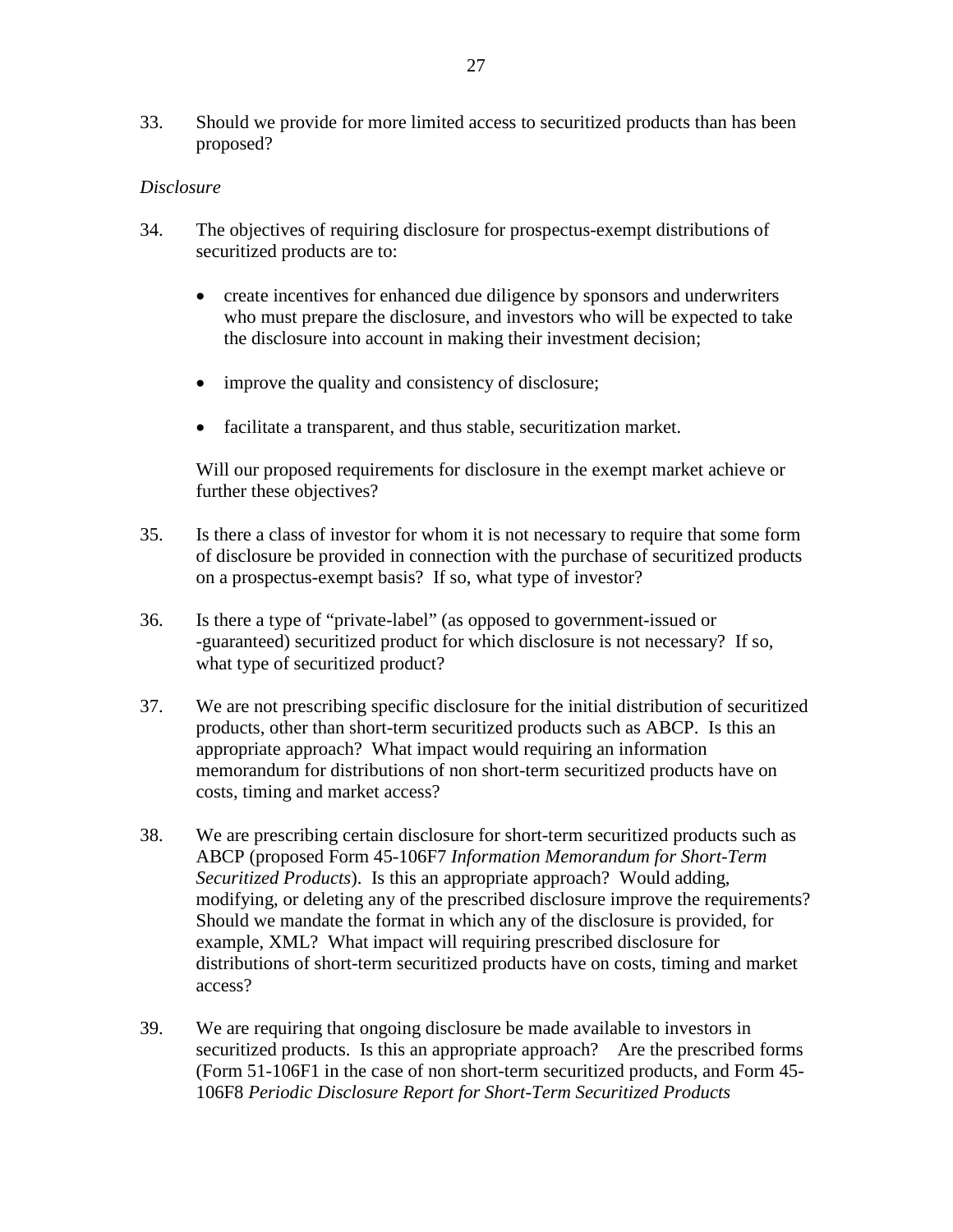*Distributed under an Exemption from the Prospectus Requirement*) appropriate? Would adding, modifying or deleting any of the prescribed disclosure improve the requirements? Should we mandate the form in which any of the disclosure is provided, for example, XML? What impact will requiring ongoing disclosure for securitized products have on costs, timing and market access?

- 40. We have proposed that certain ongoing disclosure be made available to investors in securitized products via the issuer's website. We propose that the issuer be required to provide access to prospective investors who request access. Is there a better method of making disclosure available to prospective investors and if so, what? Should the disclosure be generally publicly available via the issuer's website or SEDAR?
- 41. We have proposed that the information memoranda and all disclosure required to be provided to investors be delivered to securities regulators. We expect that, subject to requests under freedom of information legislation, these documents will not be generally available to the public. We thought this appropriate given that the securitized products are not generally available to the public. Is this an appropriate approach?

## *Statutory civil liability*

- 42. We propose that there should be statutory civil rights of action against issuers, sponsors and underwriters for misrepresentations in an information memorandum provided in connection with a distribution of securitized products in the exempt market. Have we identified the appropriate parties whom an investor should be able to sue? If not, should any parties be added or removed?
- 43. Should there be statutory civil liability for misrepresentations in the continuous disclosure provided by an issuer of securitized product? If so, who should the investor be able to sue and why?
- 44. In certain jurisdictions, there are statutory provisions which also provide an investor with a right to withdraw from the purchase within two days of receiving a prescribed offering document. Should these rights of withdrawal apply to information memoranda used for the distribution of short-term securitized products? Should these rights of withdrawal apply to information memoranda used for the distribution of securitized products that are not short-term?

#### *Resale*

45. We propose that the first trade of a securitized product distributed under the Proposed Securitized Product Exemption is a distribution, creating a specialized "closed-system" for securitized products that are not issued under a prospectus. Is the proposed resale treatment appropriate?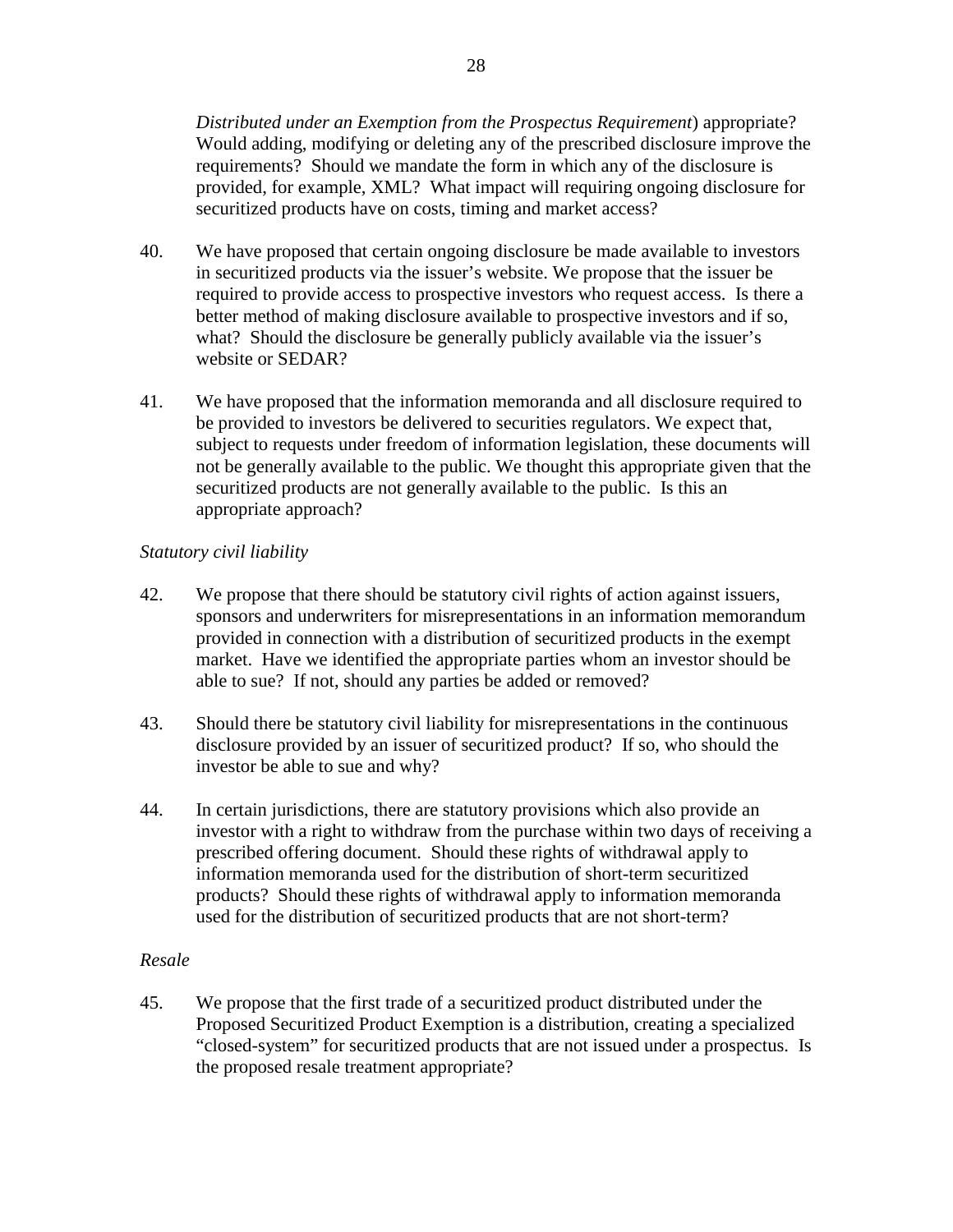#### *Registration*

- 46. Are there any existing registration categories or registration exemptions that should be modified or made unavailable for the distribution and resale of securitized products in the exempt market?
- 47. In order to qualify for the proposed Securitized Product Exemption in section 2.44, registered firms and individuals will need to be able to identify which products are securitized products. Are there categories of registrants that will not have the appropriate proficiency to identify securitized products and understand their risks? For example, should exempt market dealers be restricted in any way from dealing in securitized products?

#### **How to provide your comments**

You must submit your comments in writing by **July 1, 2011**. If you are sending your comments by email, you should also send an electronic file containing the submissions in Microsoft Word.

Please address your comments to all of the CSA member commissions as follows:

British Columbia Securities Commission Alberta Securities Commission Saskatchewan Financial Services Commission Manitoba Securities Commission Ontario Securities Commission Autorité des marchés financiers Nova Scotia Securities Commission New Brunswick Securities Commission Office of the Attorney General, Prince Edward Island Securities Commission of Newfoundland and Labrador Registrar of Securities, Government of Yukon Registrar of Securities, Department of Justice, Government of the Northwest Territories Registrar of Securities, Legal Registries Division, Department of Justice, Government of Nunavut

Please send your comments only to the addresses below. Your comments will be forwarded to the remaining CSA jurisdictions.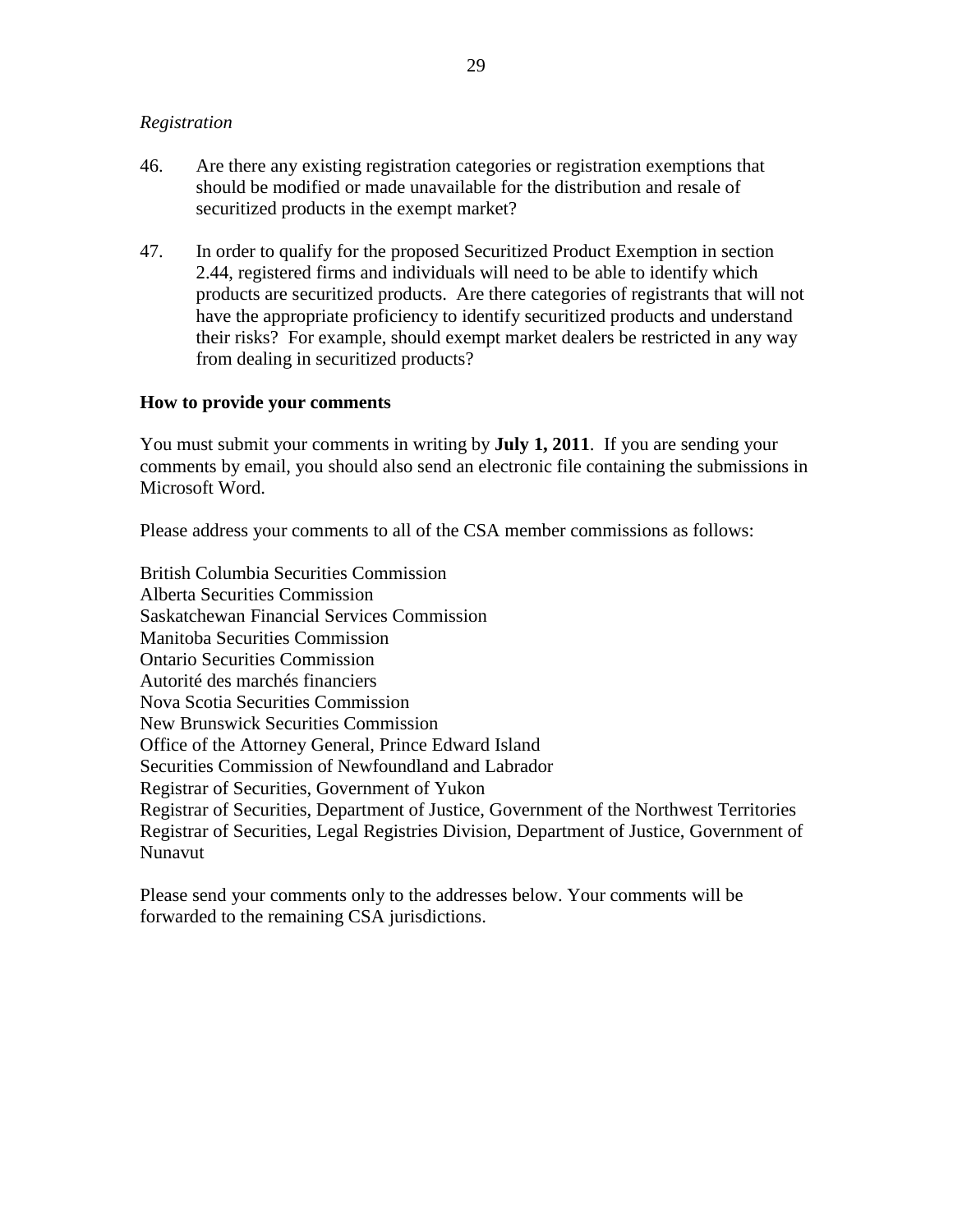#### **John Stevenson**

**Secretary** Ontario Securities Commission 20 Queen Street West  $19^{th}$  Floor, Box 55 Toronto, Ontario M5H 3S8 Fax: 416-593-2318 Email: jstevenson@osc.gov.on.ca

#### **Anne-Marie Beaudoin Corporate Secretary**

Autorité des marchés financiers 800, square Victoria, 22e étage C.P. 246, tour de la Bourse Montréal, Québec H4Z 1G3 Fax: 514-864-6381 E-mail: consultation-en-cours@lautorite.qc.ca

Please note that all comments received during the comment period will be made publicly available. We cannot keep submissions confidential because securities legislation in certain provinces requires publication of a summary of the written comments received during the comment period.

We will post all comments received during the comment period to the OSC website at www.osc.gov.on.ca to improve the transparency of the policy-making process.

#### **Questions**

Please refer your questions to any of the following:

*Ontario Securities Commission*

Naizam Kanji Deputy Director, Corporate Finance 416-593-8060 [nkanji@osc.gov.on.ca](mailto:nkanji@osc.gov.on.ca)

Winnie Sanjoto Senior Legal Counsel, Corporate Finance 416-593-8119 [wsanjoto@osc.gov.on.ca](mailto:wsanjoto@osc.gov.on.ca)

Raymond Chan Senior Accountant, Investment Funds 416-593-8128 [rchan@osc.gov.on.ca](mailto:rchan@osc.gov.on.ca)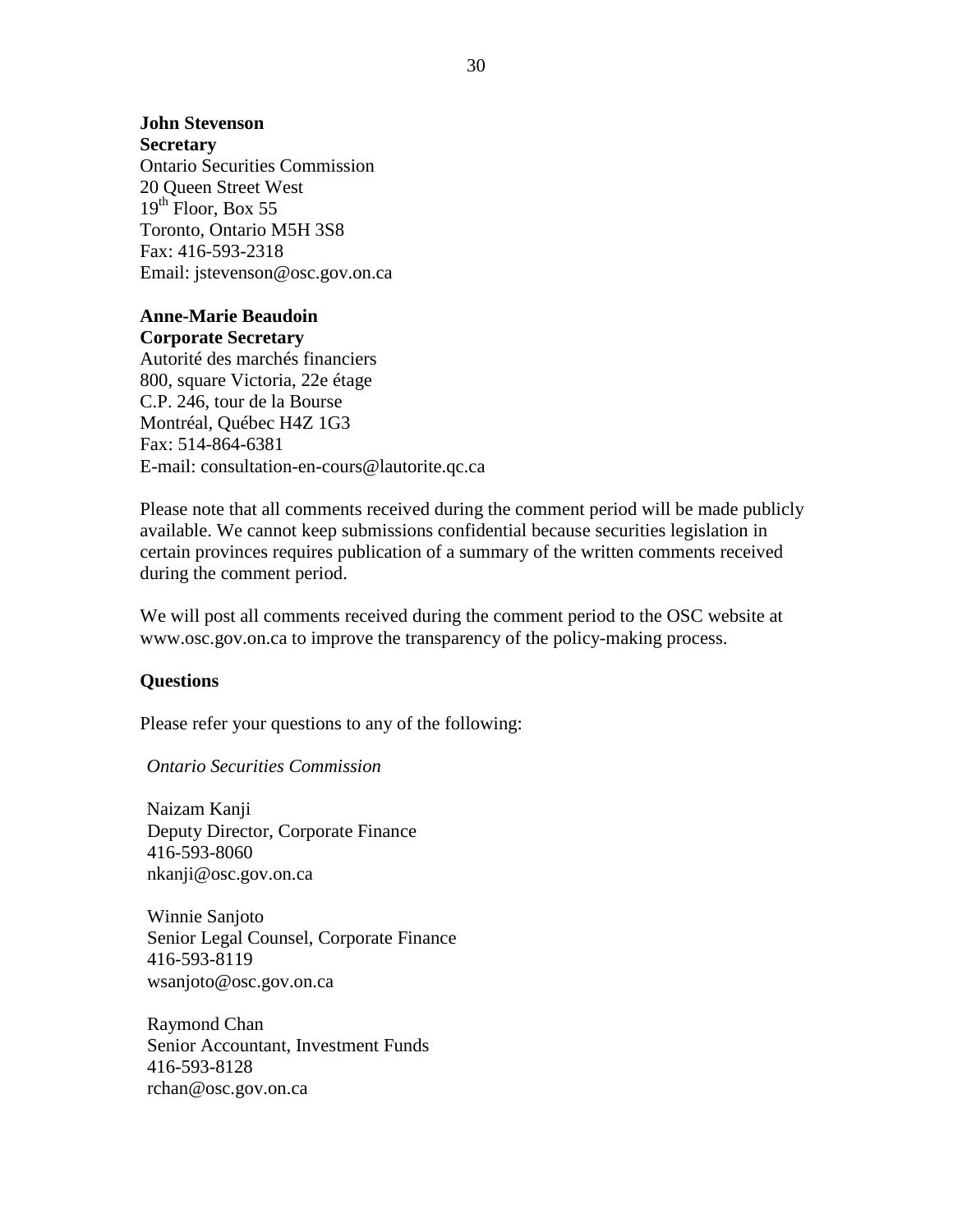Karen Danielson Legal Counsel, Compliance and Registrant Regulation 416-593-2187 [kdanielson@osc.gov.on.ca](mailto:kdanielson@osc.gov.on.ca)

Paul Hayward Senior Legal Counsel, Corporate Finance 416-593-3657 [phayward@osc.gov.on.ca](mailto:phayward@osc.gov.on.ca)

Darren McKall Assistant Manager, Investment Funds 416-593-8118 [dmckall@osc.gov.on.ca](mailto:dmckall@osc.gov.on.ca)

Neeti Varma Senior Accountant, Corporate Finance 416-593-8067 [nvarma@osc.gov.on.ca](mailto:nvarma@osc.gov.on.ca)

*Alberta Securities Commission*

Denise Weeres Senior Legal Counsel, Corporate Finance 403-297-2930 [denise.weeres@asc.ca](mailto:denise.weeres@asc.ca)

Nadine Arendt Legal Counsel, Corporate Finance 403-355-9047 [Nadine.arendt@asc.ca](mailto:Nadine.arendt@asc.ca)

Kelli Grier Legal Counsel, Corporate Finance 403-297-5036 [Kelli.grier@asc.ca](mailto:Kelli.grier@asc.ca)

Agnes Lau Senior Advisor – Technical & Projects, Corporate Finance 403-297-8049 [Agnes.lau@asc.ca](mailto:Agnes.lau@asc.ca)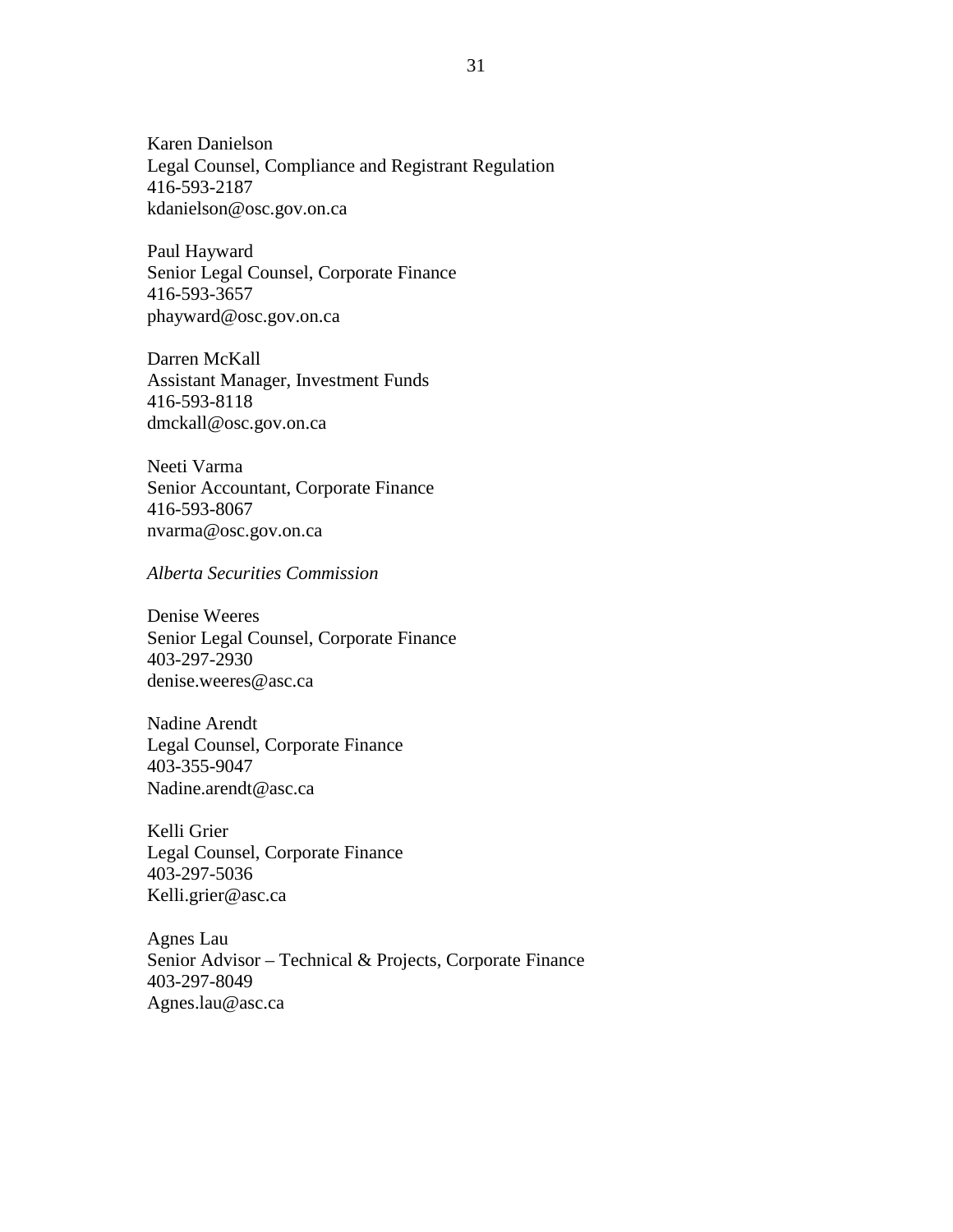#### *Autorité des marchés financiers*

Lucie J. Roy Senior Policy Adviser Service de la réglementation Surintendance aux marchés des valeurs 514-395-0337, ext 4464 [lucie.roy@lautorite.qc.ca](mailto:lucie.roy@lautorite.qc.ca)

#### *British Columbia Securities Commission*

Nazma Lee Senior Legal Counsel, Corporate Finance 604-899-6867 [nlee@bcsc.bc.ca](mailto:nlee@bcsc.bc.ca)

Gordon Smith Senior Legal Counsel, Corporate Finance 604-899-6656 [gsmith@bcsc.bc.ca](mailto:gsmith@bcsc.bc.ca)

Larissa Streu Senior Legal Counsel, Corporate Finance 604-899-6888 [lstreu@bcsc.bc.ca](mailto:lstreu@bcsc.bc.ca)

Christina Wolf Chief Economist 604-899-6860 [cwolf@bcsc.bc.ca](mailto:cwolf@bcsc.bc.ca)

*Manitoba Securities Commission*

Chris Besko Legal Counsel, Deputy Director 204-945-2561 [chris.besko@gov.mb.ca](mailto:chris.besko@gov.mb.ca)

#### *New Brunswick Securities Commission*

Susan Powell Acting Director, Regulatory Affairs 506-643-7697 [Susan.powell@nbsc-cvmnb.ca](mailto:Susan.powell@nbsc-cvmnb.ca)